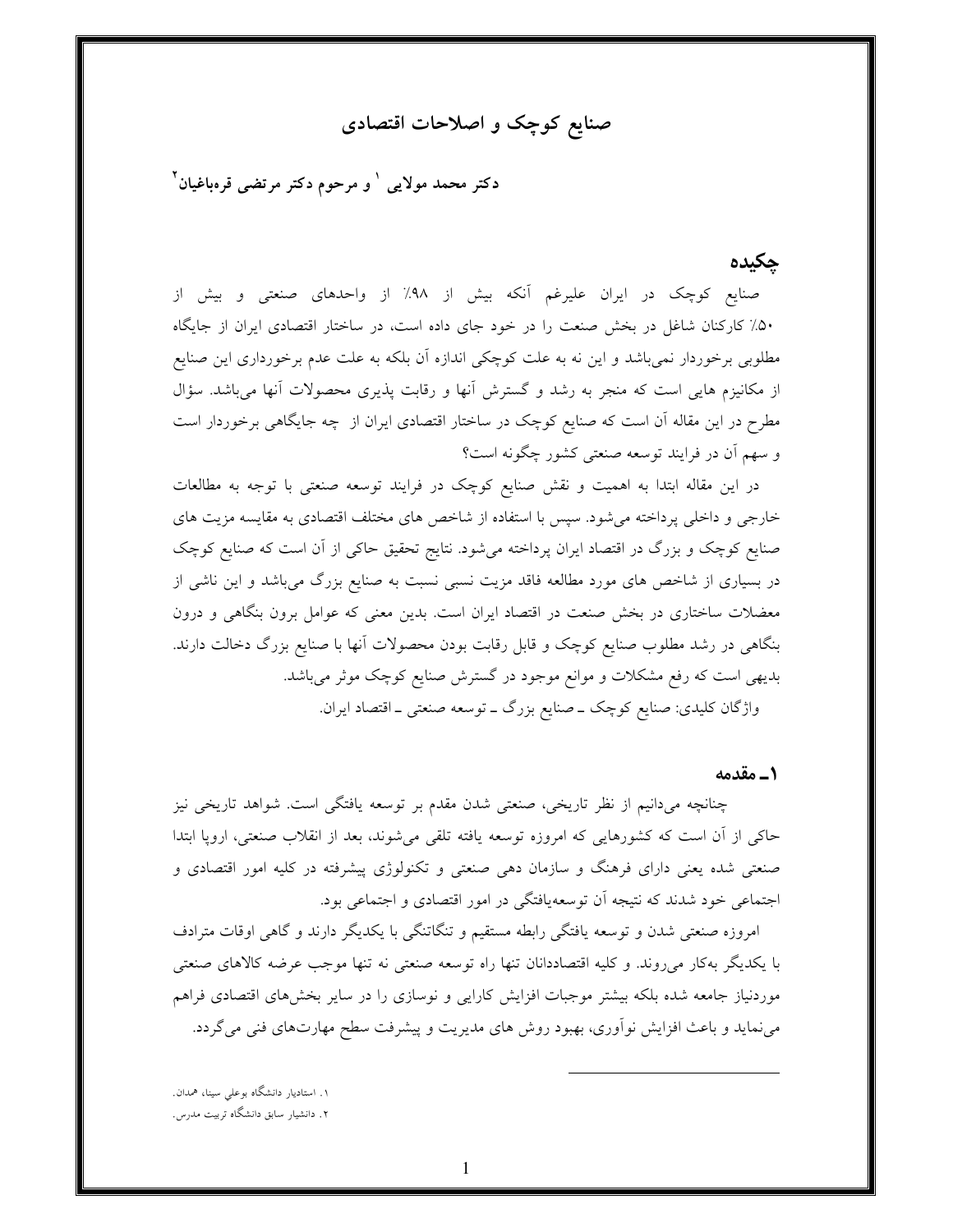با توجه به مقدمه فوق، اگر بپذیریم که شرط رسیدن به توسعه اقتصادی، توسعه صنعتی میباشد، این سؤال که استراتژی توسعه صنعتی در کشور مبتنی بر توسعه و گسترش چه نوع صنعتی باشد، نیز جای تأمل و مطالعه میباشد. در دهه ۱۹۵۰ و ۱۹۶۰ میلادی، بیشتر کشورهای صنعتی پیشرفته و اکثریت کشورهای سوسیالیستی، استراتژی توسعه صنعتی خود را بر توسعه و گسترش صنایع بزرگ متکی کرده بودند. اما از دهه ۹۰ به بعد، کشورهای جنوب شرقبی اسیا از قبیل مالزی، سنگاپور، فیلیپین، کره جنوبی و تایوان و همچنین چین، ژاپن و هندوستان به طور جدی رو به توسعه و گسترش صنایع کوچک خود نموده و کشورهای صنعتی پیشرفته از قبیل ایتالیا، آلمان، استرالیا، کانادا و حتی آمریکا نیز به این استراتژی روی آورده اند.

بنابراین انتخاب رشد و گسترش صنایع کوچک به عنوان محور توسعه صنعتی و اقتصادی، نیاز به اصلاحات ساختاری در بخش صنعت و اقتصاد دارد. منظور از اصلاحات ساختاری یعنی ایجاد تحولی عمیق و بنیادی در برنامه ریزی های کلان کشور به منظور تغییر در ساختارها و نهادهای سنتی صنعتی و اقتصادی و جایگزینی نهادهای جدید جهت رسیدن به یک هدف خاص و همچنین رفع انواع موانع ــ رسیدن به هدف ــ میباشد.

به نظر میرسد که با توجه به تجارب کشورهای پیشرفته صنعتی و در حال توسعه، درنظر گرفتن رشد و گسترش صنایع کوچک به عنوان محور توسعه صنعتی و اقتصادی کشور به یک برنامه ریزی صحیح در سطح کلان و برخورداری از انواع نهادها و قوانینی نیاز دارد که هموار کننده رشد مطلوب آنها باشد؛ به طوریکه قدرت رقابتی این صنایع را با صنایع بزرگ داخلی و خارجی افزایش داده و زمینه ساز ایجاد اشتغال در اقصی نقاط کشور باشد.

صنایع کوچک بنابر تازه ترین تعریف سازمان صنایع کوچک ایران، به صنایعی اطلاق میشود که تعداد شاغلان آن بین ۵ تا ۴۹ نفر و صنایع بزرگ به صنایعی گفته میشود که تعداد شاغلان آن ۵۰ نفر و بیشتر ىاشد. ۳

سؤال مطرح در این مقاله اّن است که صنایع کوچک که بیش از ۹۸٪ از واحدهای صنعتی و بیش از ۵۰٪ از کارکنان شاغل در بخش صنعت را در خود جای داده است، در ساختار اقتصادی ایران از چه جايگاهي برخوردار است؟ و سهم أن در فرايند توسعه صنعتي كشور چگونه است؟

جهت پاسخ به سؤال فوق ابتدا برخی از مطالعات انجام شده درباره نقش و جایگاه صنایع کوچک در توسعه اقتصادی بیان میگردد. سپس با استفاده از شاخص های مختلف اقتصادی، به مقایسه صنایع کوچک و بزرگ در اقتصاد ایران پرداخته و مزیت های آنها را نسبت به یکدیگر مورد مطالعه قرار داده و در نهایت پیشنهاداتی جهت اصلاح ساختار اقتصادی ایران در بخش صنعت به منظور تقویت سهم صنایع کوچک در فرایند توسعه اقتصادی کشور مطرح میگردد.

۱. سازمان صنایع کوچك: مجموعه اهداف، سیاستها و دستورالعملهاي اجرايي؛ تمران : سازمان صنایع کوچك، ۱۳۸۰.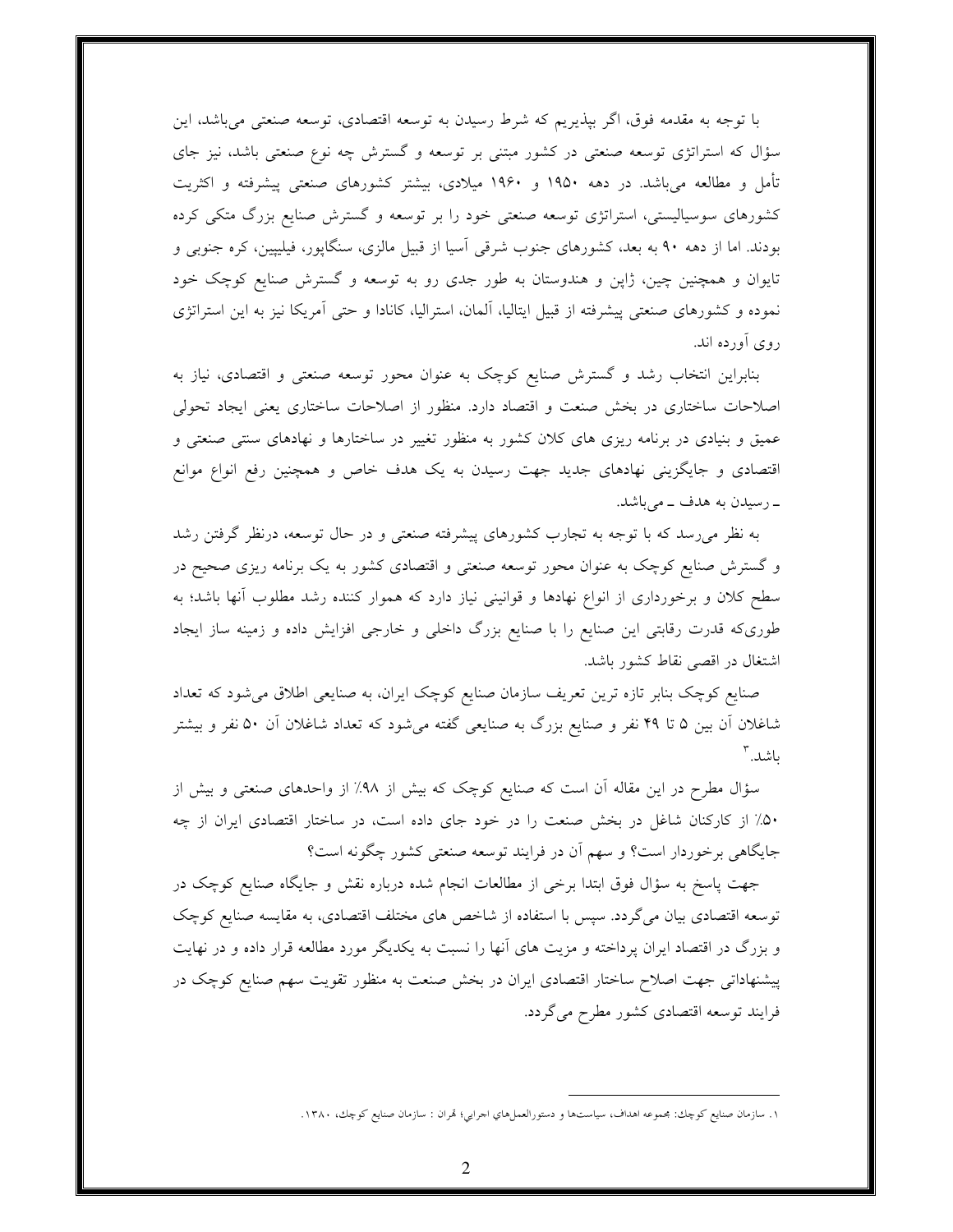۲ـ مروري بر سابقه مطالعات 2-1- مقدمه

گرچه اکثر اقتصاددانان، صنعتی شدن و توسعه یافتگی را لازم و ملزوم یکدیگر دانسته و گاهی اوقات مترادف با یکدیگر بهکار می,برند و تنها راه توسعه اقتصادی را در کشورهای جهان، توسعه صنعتی و صنعتی شدن میدانند، اما در پاسخ به این سؤال که کدامیک از صنایع کوچک و بزرگ نقش مؤثرتری در فرایند توسعه صنعتی کشورها به خصوص کشورهای جهان سوم دارند، بین آنها اختلاف نظر وجود دارد.

طرفداران گسترش صنایع کوچک معتقدند که صنایع کوچک دارای مزیت های زیادی برای کشورهای در حال توسعه در فرایند توسعه صنعتی و اقتصادی میباشد که مهمترین آنها عبارت است از نیاز به سرمایه کم، پتانسیل اشتغالزایی بالا، سهم کم واردات مواد خام در کل مواد خام مصرفی، از بین بردن اختلاف درآمدی و منطقهای در جریان توسعه اقتصادی، جمع آوری و استفاده از کارآفرینان و نوآوران پراکنده و همچنین پس اندازهای کوچک جهت سرمایهگذاری و استفاده کامل از منابع و مواد خام محلي.

طرفداران گسترش صنایع بزرگ به نقش مؤثرتر صنایع بزرگ در توسعه صنعتی کشورهای در حال توسعه اشاره میکنند و دلایلی مبنی بر سهم کم ارزش تولیدات صنایع کوچک در تولید ناخالص داخلی، بهره وری پایین و استفاده از تکنولوژی ماشین آلات و تجهیزات کارخانهای نه چندان پیشرفته را به عنوان علل فقدان مزیت صنایع کوچک نسبت به صنایع بزرگ مطرح می نمایند. تجارب کشورهای موفق در توسعه صنعتی از قبیل کشورهای جنوب شرقی آسیا، حاکی از آن است که این کشورها استراتژی توسعه صنعتی و اقتصادی خود را بر پایه رشد و گسترش صنایع کوچک پی ریزی نموده اند. همچنین کشورهای صنعتی که از طرفداران شدید تجارت جهانی میباشند، با درک صحیح از بازار جهانی، راه پاسخگویی به روند تقاضا و خواسته های مصرف کنندگان را توسعه صنایع کوچک دیده اند و از طریق تشکل هایی به صورت پیمانکاری فرعی و شبکه های خوشه ای در صنایع خود، قدرت رقابتی آنها را در سطح جهانی بالا برده و موفقیت های زیادی را به دست آوردهاند.

در ذیل برخی مطالعات انجام شده دربارهٔ نقش صنایع کوچک و بزرگ در توسعه صنعتی و اقتصادی در خارج از کشور را مورد بررسی قرار میدهیم.

## 2-2- مطالعات خارجي

۱ــ عده ای از اقتصاددانان، کاهش سهم صنایع کوچک در تولید ناخالص داخلی کشورها را یکی از علائم افول نقش صنایع کوچک در اقتصاد میدانند و علل مختلفی را برای آن مطرح میکنند؛ به عنوان مثال:

ـ ریتولد<sup>؛</sup> اقدام به مقایسه سهم صنایع کوچک و بزرگ در تولید ناخالص داخل<sub>ی</sub> کشورهای اندونزی، مالزی، مصر و تونس در دهه ۱۹۷۰ نموده و نتیجه گرفته است که سهم صنایع کوچک در تولید

<sup>1.</sup> Rietveld ,P; "Rural Small Scale Industries in Developing Countries, Indonesian Experience Development of Economic, Amsterdam, Free University; 1988.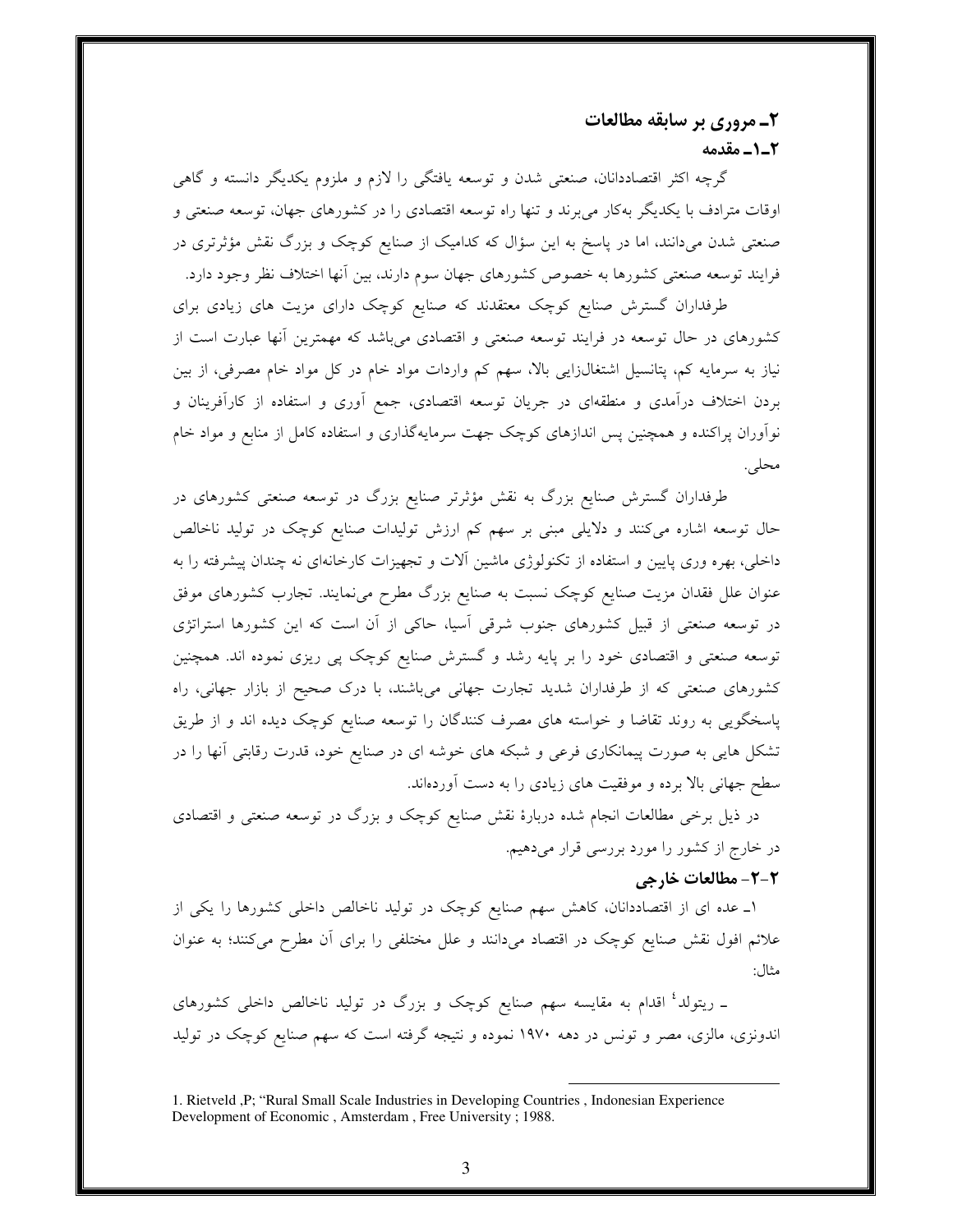ناخالص داخلی کشورهای فوق در سالهای اخیر کاهش یافته و دلیل آن رقابت روزافزون صنایع بزرگ با صنایع کوچک است. و به علت برخورداری صنایع بزرگ از بهره وری بالا، صنایع کوچک از میدان رقابت خارج شدهاند.

۔ براون و لانگنکر <sup>ہ</sup> علل کاهش سهم صنایع کوچک در تولید ناخالص داخلی کشورهای هندوستان، بنگلادش، پاکستان و نپال در نیمه اول دهه ۱۹۷۰ را مورد مطالعه قرار داده و نتیجه گرفته است که کاهش سهم صنایع کوچک در تولید ناخالص داخلی کشورهای در حال توسعه بیشتر ناشی از مشکلات مديريت فردي آنها بوده است.

۔اسکرس و گافی<sup>7</sup> و گزارش بالتون<sup>7</sup> که برنامههای توسعه اقتصادی ــ صنعتی کشورهای فیلیپین، سودان، یونان و سریلانکا را مورد مطالعه قرار دادهاند، به این نتیجه رسیدهاند که کاهش سهم صنایع کوچک در اقتصاد این کشورها، بیشتر ناشی از عدم دسترسی آنها به منابع مالی کافی بوده است و بعضاً صنایع کوچک در جهت استفاده از صرفه جویییهای در مقیاس، خود را به صنایع بزرگ تبدیل نمودهاند ۲ـ عده ای از اقتصاددانان، کاربر بودن صنایع کوچک را به عنوان عاملی جهت مزیت نسبی تولیدات صنایع کوچک نسبت به صنایع بزرگ میدانند. به عنوان مثال: راپ<sup>^</sup> و بروچ<sup>۹</sup> معتقدند که صنایع کوچک با تولید کالاهای ارزان کاربر می توانند محصولات خود را در دنیای خارج به فروش رسانند و از مزیت نسبی توليدات خود بهره گيرند.

۳ـ عدمای از اقتصاددانان، انتخاب تکنولوژی مناسب در توسعه صنعتی و گزینش صنایع کوچک را دو موضوع مرتبط به هم تلقى مى كنند؛ به عنوان مثال:

ـ روزنبرگ (Rosenberg, 1976) معتقد است که صنایع کوچک در ارتباط با توسعه تکنولوژی بومی نقش اساسی دارند. تکیه بر تکنولوژی وارداتی باعث وابستگی به خارج و بی میلی افراد ماهر بومی در استفاده از تکنولوژی موجود بومی و بهکارگیری صنایع سرمایه ای متناسب با نیازهای جامعه میگردد. این موضوع تأکید بر آن مسئله دارد که تکنولوژی بومی و مناسب زمانی امکان پذیر میگردد که ارتباطی بین تولید کننده و سازنده تکنولوژی و استفاده آن وجود داشته باشد.

ـ ردی و پراساد `` ضمن الهام از نظریات گالبرایت در ارتباط با تقلید از تکنولوژی پیشرفته ممالک صنعتی با در نظر گرفتن شرایط زمانی و مکانی کشورها و به کارگیری درایت و تشخیص در نحوه بهکارگیری آن برای رهایی هند از حالت توسعه نیافتگی، توصیه به استفاده از تکنولوژی هایی میکنند که کمتر سرمایه بر و بیشتر کاربر هستند، ولی همچنین توصیه به رجحان بهکارگیری صنایع روستایی و صنایع

2. H.N. Brown and J.G Lanagencker ; "Small Business Management, Cincinnati, South West Publishing; 1975.

3. R Scarce and Coffee; The Rural World of the Small Business Owner; London Croom; 1986.

4. Bolton; Report of the Committee of Injury on Small Firms, CMND. H811, London, H.M Stationary Office ; 1971.

5. N, Bruch; Small Establishment as Exports of Manufatures : Tentative Evidence from Malaysia, Development; vol. 8; 1980.

6. A.K.N Reddy and K.K Prasad; Technical Alternatives and the Indian Energy Crisis, Economic and political Weekly, Bombay, Specia; no.1; August; 1977.

1. Penrose ; The Growth of Firms, London, Frank Cass; 1971.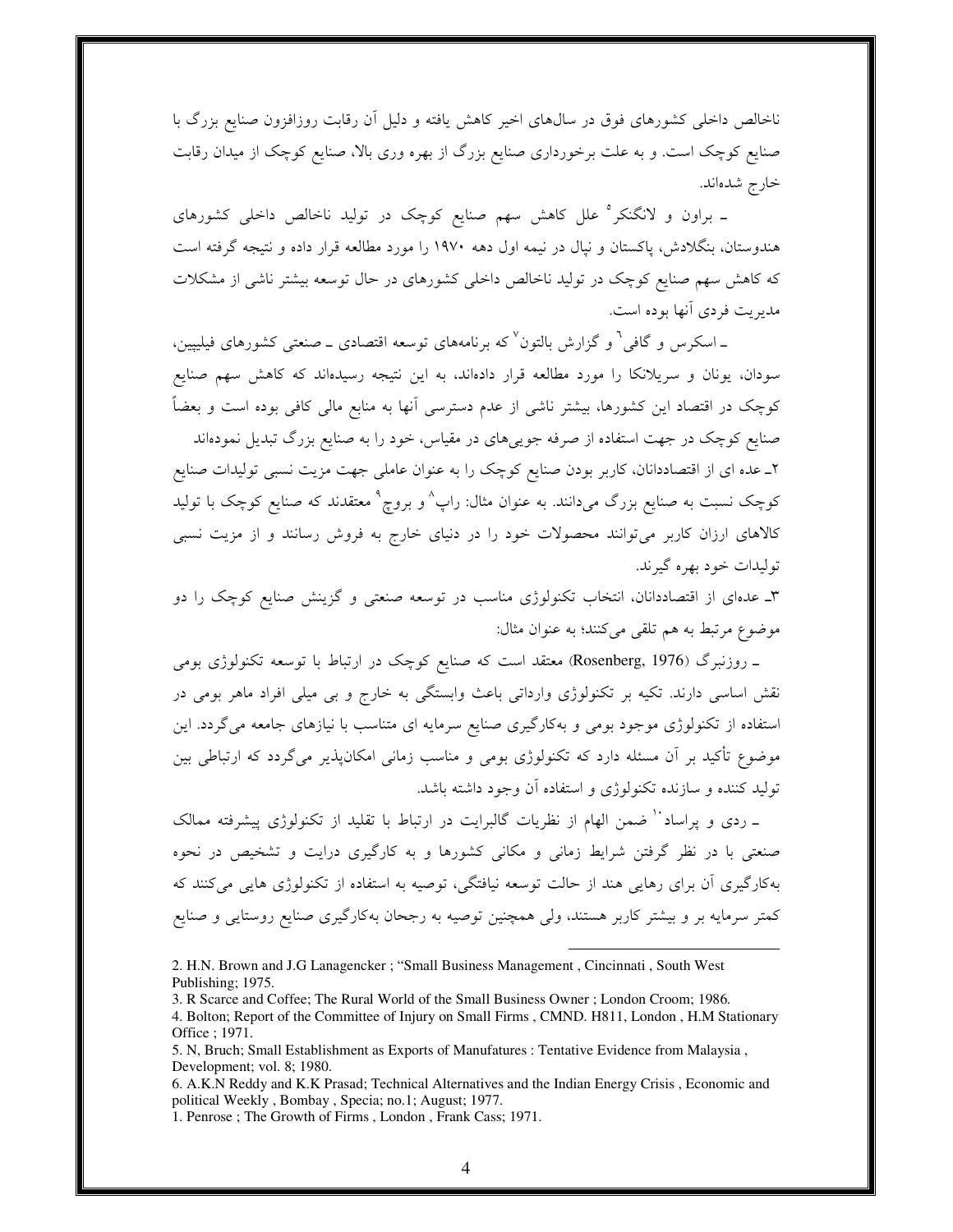کوچک نسبت به صنایع بزرگ می نمایند. گرچه پیشنهاد ردی و پرساد برای رهایی هند از بحران اقتصادی توسعه توصیه شده بود، اما می تواند سرمشق سایر ممالک در حال توسعه ای باشد که دارای نیروی کار فراوان و آماده به کار هستند.

۴\_ پن روز'': معتقد است که بنگاههای کوچک به علت هزینههای عمومی کم و ظرفیت محدود ماشین آلات، انعطاف پذیری بیشتری نسبت به بنگاه های بزرگ دارند و لذا امکان رشد آنها با بهکارگیری ماشین اَلات جدید با فن اَوری پیشرفته زیادتراست. وی معتقد است که قدرت رقابت پذیری صنایع کوچک به علت پایین بودن قیمت کالاهای تولیدی آن صنایع نسبت به کالاهای مشابه صنایع بزرگ به خاطر امکان توليد محصولات متنوع، پايين بودن هزينههاي تحقيق وتوسعه (R & D) تبليغات و بازاريابي آنها نسبت به صنایع بزرگ بیشتر است.

۵ـ لیتل<sup>۱٬</sup> در یک بررسی تحت عنوان «ساختار اندازه صنعتی در هندوستان در یک نگرش جهانی»، به مطالعه و مقایسه صنایع کوچک و بزرگ هندوستان و مقایسه آن با کشورهای کره جنوبی، تایوان و آمریکا طی دهه ۱۹۷۰ اقدام نموده است. وی تعداد کارگاهها و تعداد شاغلان ارزش افزوده و ارزش تولیدات و هزینه دستمزدهای پرداختی به کارکنان صنایع کوچک و بزرگ را مورد محاسبه قرار داده است. نتایج بررسی وی حاکی از آن است که عمدتاً با تکنولوژی ماشین آلات پیشرفته مشغول به کار هستند. از صنایع کوچک بیشتر است، لکن صنایع کوچک از لحاظ فراوانی تعداد کارگاهها و نیروی کار شاغل در خود، قدرت اشتغال زایی و عدم تراکم مکانی دارای مزیتهای نسبت به صنایع بزرگ هستند و همین نتیجه در کشورهای کره جنوبی، تایوان و آمریکا صدق میکند.

۶ـ پیلات <sup>۱۳</sup> معیار بهره وری را برای مقایسه صنایع مختلف کره جنوب<sub>ی</sub> با آمریکا و اروپا درنظر گرفته است. بر اساس نتایج مطالعه وی گرچه بهره وری در بعضی از صنایع کره مانند چرم، فلزات و ماشین آلات در حد بهره وری صنایع آمریکا بوده است. به نظر وی، عواملی نظیر شدت بهکارگیری سرمایه، صرفه جویی ناشی از مقیاس تولید در صنایع و سطح تحصیلات نیروی کار از مهمترین عوامل مؤثر در تفاوت بهره وری صنایع کره جنوبی با آمریکا به شمار میرود.

#### ٢\_٣\_ مطالعات داخلي

تحقیقاتی که در مورد صنایع کوچک در ایران انجام شده، مبتنی بر تحلیل های توصیفی بوده و یا در صورت استفاده آماری، از شاخصهای مقطعی کمک گرفته شده است. از جمله این تحقیقات می توان به موارد ذیل اشاره نمود:

<sup>2.</sup> Lan Little M.O; Mazumdar, Dipak'M. Page, Jr, M'Small Manufacturing Enterprieses; oxford University Press; 1987.

<sup>3.</sup> Lan Little M.O; Mazumdar, Dipak'M. Page, Jr, M'Small Manufacturing Enterprises; Oxford University Press; 1987.

<sup>1.</sup> Drik pilat; Comparative Productivity of Korea Manufacturing : 1967-1987; Journal of Developing Economics; vol. 46.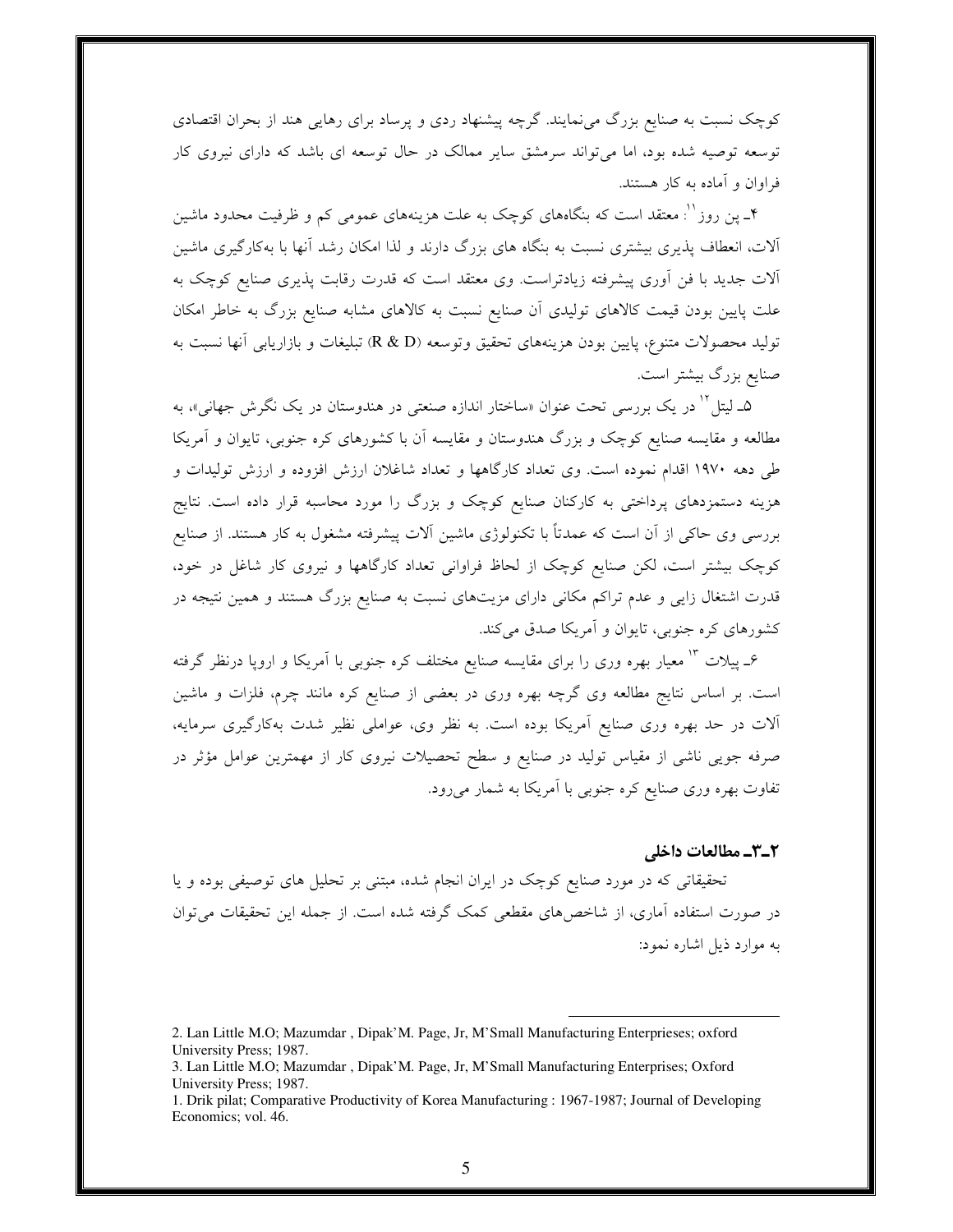مهری ثقفی<sup>۱</sup>۰ در مطالعهای تحت عنوان «بررسی اجمالی صنایع کوچک و اشتغال»، که توسط وزارت کار و امور اجتماعی منتشر شده، اشتغال در بخشهای مختلف اقتصادی را مورد مطالعه و مقایسه قرار داده و در بخش صنعت مقایسه ای بین میزان اشتغال در صنایع کوچک و بزرگ نموده است. سپس امکانات بالقوه اشتغال زایی کشور در صنایع کوچک را از طریق گسترش این صنایع و رفع مشکلات آن مورد تجزیه و تحلیل قرار داده است.

ـ عزتا... افشار <sup>١٥</sup> در پایان نامه کارشناسی ارشد تحت عنوان «بررسی تطبیقی استراتژی صنایع کوچک» در دانشگاه تهران، به مطالعه نقش صنایع کوچک در فرایند توسعه صنعتی کشورهای چین، ژاپن، هندوستان و ایران اقدام نموده است. وی ضمن تجزیه و تحلیل نقش صنایع کوچک در برنامههای توسعه صنعتی کشورهای فوق، موانع و مشکلات صنایع کوچک در ایران را مورد بحث قرار داده و پیشنهاداتی جهت رفع أن ذكر نموده است.

ـ منیره قرهچه <sup>۱۰</sup> در مطالعهای اجمالی تحت عنوان «مدیریت صنایع کوچک» که از سوی مؤسسه کار و تأمین اجتماعی منتشر شده، اهمیت و نقش صنایع کوچک در وسعه صنعتی و اقتصادی را مورد بحث قرار داده است. وی مزایای پیمانکاری های فرعی بین صنایع کوچک و بزرگ را در شهر و توسعه صنعتی و اقتصادی کشور مورد مطالعه قرار داده و مدل های مختلف پیمانکاری فرعی را در بین صنایع مورد تجزیه و تحلیل قرار داده و در انتها مشکلات و تنگناهای رشد صنایع کوچک در ایران را مطرح نموده است.

– ضیاء هدای<sub>م</sub> <sup>۱۷</sup> در رساله دکتری تحت عنوان «نقش صنایع کوچک در اقتصاد ایران» پس از ذکر تاریخچهای از وضعیت صنایع کوچک خانگی روستایی غیر کارخانهای از دوران ما قبل اسلام تا زمان حال در ایران، اهمیت ایجاد صنایع کوچک کارخانهای را در توسعه اقتصادی کشور مطرح نموده وایجاد اشتغال را از طریق گسترش صنایع کوچک در ایران توصیه می نماید و در انتها مشکلات و موانع موجود در گسترش صنایع کوچک را ذکر نموده و حمایت دولت را جهت حل آن پیشنهاد می نماید.

### ۳ـ شاخصهای اقتصادی مورد استفاده در تحقیق

شاخص های مورد استفاده در تحقیق و نحوه محاسبهٔ آنها از نتایج آمارگیری کارگاههای صنعتی که همه ساله توسط مرکز آمار ایران منتشر میشود و همچنین از کتب و نشریات منتشر شده توسط وزارت صنایع و معادن و سازمان یونیدو (UNIDO) ارائه شده و به شرح ذیل میباشد:

ـ کارگاه صنعتی (واحد تولیدی): مکان ثابتی است که درآن مجموعه ای از سمراه و نیروی کار به منظور تولید یک یا چند محصول صنعتی به کار گرفته شده است.

- ٤. منيره قرهچه؛ مديريت صنايع كوچك؛ مؤسسه كار و تأمين احتماعي، ١٣٧٧.
- ۱. ضیاء هدایی؛ نقش صنایع کوچك در اقتصاد ایران؛ رساله دکتري، ۱۳٤۱.

۲. مهري ثقفي؛ بررسي اجماعي صنايع كوچك و اشتغال؛ وزارت كار و امور احتماعي، ١٣٦٤.

۳. عزتا… افشار؛ بررسي تطبيقي استراتژي صنايع كوچك؛ پايانiامه كارشناسی ارشد دانشگاه قمران، ۱۳۷۰.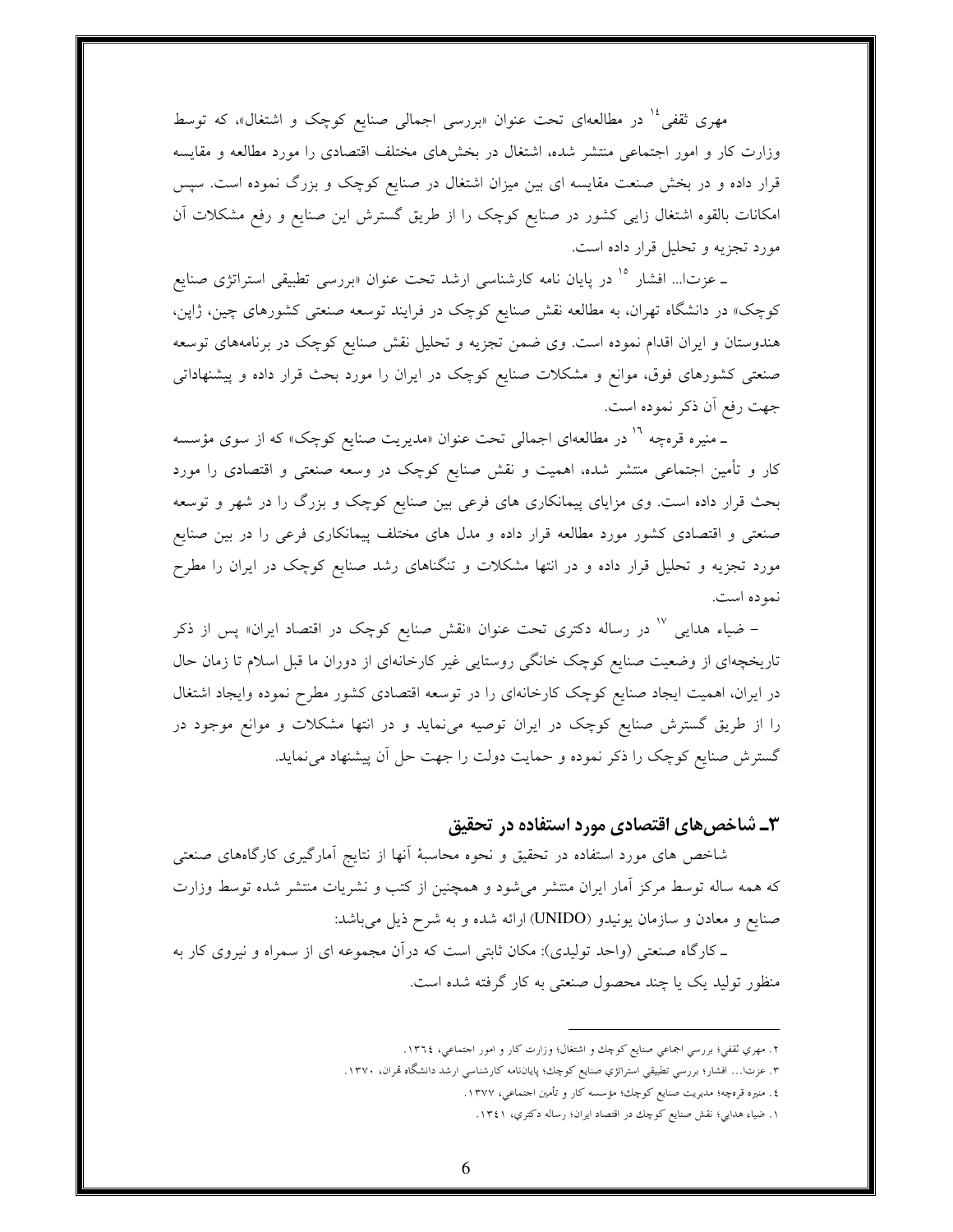ــ کل شاغلان (کارکنان): مجموع شاغلان تولیدی که مستقیماً با تولید و ساخت سرو کار دارند و شاغلان غیر تولیدی که شامل کارکنانی هستند که مستقیماً در امور تولید و ساخت دخالت ندارند را کل شاغلان واحد توليدي مي گويند.

\_ارزش افزوده فعاليت صنعتي: عبارت از مابهالتفاوت ارزش ستانده و ارزش داده فعاليت صنعتي است.

ــ سرمایهگذاری: عبارت از تغییرات ایجاد شده در ارزش اموال سرمایهای (ارزش خرید و هزینه تعمیرات اساسی منهای ارزش فروش یا انتقال اموال سرمایهای) در طی دوره آماری است.

ـ ارزش تولیدات کارگاه صنعتی: عبارت از مجموع ارزش کالاهای تولید شده، ارزش ضایعات قابل فروش و تغییرات ارزش موجودی انبار کالاهای در جریان ساخت است.

ــ ارزش جبران خدمات مزد و حقوق بگیران: عبارت از مزد و حقوق و سایر پرداختبی ها به شاغلان و كار كنان است.

ـ بهره وري كار: عبارت از نسبت ارزش افزوده به تعداد كل شاغلان است.

ــ مقیاس تولید: از نسبت ارزش افزوده به تعداد کل کارگاههای صنعتی به دست می آید و بیانگر متوسط ارزش افزوده هر کارگاه صنعتبی میباشد. هرچه نسبت فوق بزرگتر باشد، نشانه مقیاس تولید بیشتر كارگاه صنعتى است.

ـ وابستگی و بههم پیوستگی صنایع: از نسبت ارزش افزوده ارزش تولید به دست می]ید و بیانگر ارتباطات پیشین و پسین صنایع است.

هرچه این نسبت بیشتر باشد، بیانگر آن است که صنعت موردنظر دارای ارتباطات پیشین و پسین بیشتری است و این به نفع جامعه است.

ـ متوسط ارزش سرمایهگذاری: از نسبت ارزش سرمایهگذاری به تعداد کل کارگاهها بهدست می آید و بیانگر علاقه به سرمایهگذاری در واحدهای صنعتی است. هرچه نسبت فوق بالا باشد، بیانگر علاقه بیشتر به سرمایهگذاری در صنعت موردنظر است.

ـ بعد کارگاه صنعتی: از نسبت تعداد شاغلان به تعداد کارگاه ها به دست می آید و بیانگر متوسط شاغلان در یک کارگاه صنعتی است. هرچه نسبت فوق بالا باشد، مؤید استفاده از تکنولوژی کاربر در كارگاه صنعتى مربوطه است.

ـ دستمزد سرانه: از نسبت جبران خدمات مزد و حقوق بگیران به تعداد کل أنها به دست می[ید و بیانگر آن است که متوسط دستمزد در هر کارگاه صنعتی چقدر است.

ــ سود اَوری: از اختلاف ارزش ستانده با هزینه ها (شامل: هزینه داده ها، سرمایهگذاری سالانه و هزینه دستمزد و حقوق ) به دست می[ید و بیانگر مقدار سودآوری و توان رقابتی هر فعالیت صنعتی مى باشد.

ـ سرمایهگذاری سرانه: از نسبت سرمایهگذاری به تعداد کل شاغلان به دست می آید و بیانگر آن است که بهطور متوسط برای ایجاد هر شغل چه میزان سرمایهگذاری در هر فعالیت صنعتی لازم است.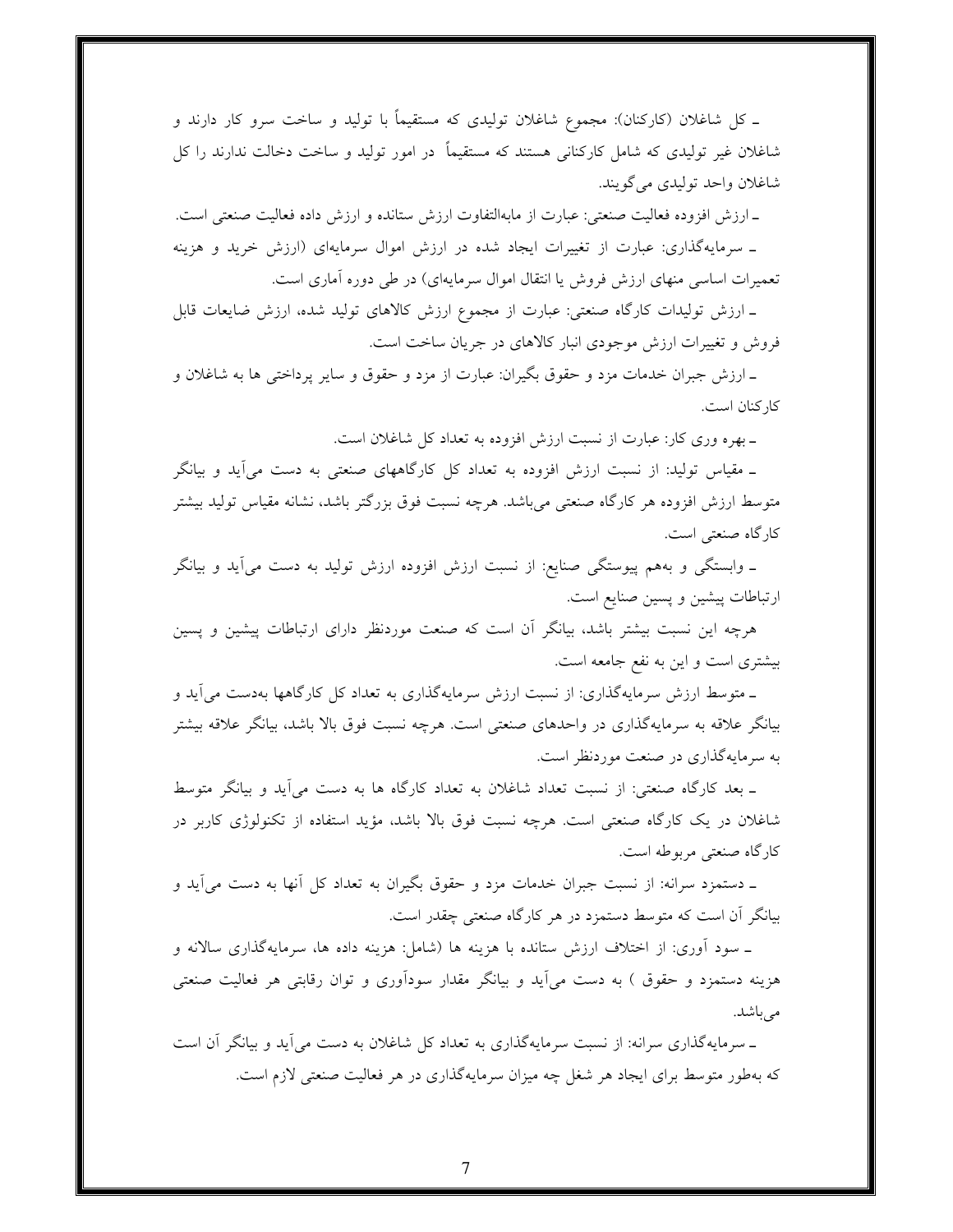ـ درجه وابستگی صنایع به منابع خارجی: از نسبت مواد اولیه خارجی مصرف شده به کل منابع مورد استفاده در صنایع به دست می]ید. هرچه این نسبت کوچکتر باشد، بیانگر وابستگی کمتر صنعت به منابع خارجي است.

آمار مورد استفاده در تحقیق از نتایج آمارگیری درکارگا ههای صنعتی که همه ساله توسط مرکز آمار ایران منتشر میشود، اقتباس شده است. ویژگیهای آمار منتشر شده کارگاههای صنعتی به شرح ذیل مے باشد:

ـ آمار كارگاههاى صنعتى ١٠ نفر كاركن به بالا، از سال ١٣۵٢ تا كنون همه ساله تهيه و منتشر مى شود.

ـ آمار کارگاههای صنعتی کمتر از ۱۰ نفر کارکن، از سال ۱۳۶۶ به بعد به صورت مقطعی منتشر شده است.

البته آمار مربوط به سال ۱۳۷۳، از طریق سرشماری از کارگاههای صنعتی کوچک تهیه شده و در مابقی سال ها، نمونه گیری آماری به عمل آمده است.

ـ در سال ۱۳۶۴، ۱۳۶۶ و ۱۳۷۷، آمار صنایع زیر ۱۰ نفر کارکن منتشر نشده است. و لذا برای سال۱های فوق، آمار مربوطه با نظر كارشناسان مركز آمار ايران برآورد شده است.

در این تحقیق ابتدا وضعیت صنایع کوچک و بزرگ توسط شاخص های فوق طی سالهای ۷۷-۱۳۶۶ مورد مطالعه قرار می گیرد، اما جهت مقایسه صنایع سه مقطع زمانی زیر درنظر گرفته شده است:

الف) سال ۱۳۶۶: اولین سالی است که آمار صنایع کوچک (زیر ۵۰ نفر کارکن) در دسترس بود و لذا اين سال به عنوان سال يايه است.

ب) سال ۱۳۷۳: آمار این سال به علت اینکه از طریق سرشماری از کارگاههای صنعتی تهیه شده دارای اهمیت زیادی است زیرا بیشتر منعکس کننده واقعیت جامعه میباشد.

ج) در سال ۱۳۷۷: در زمان انجام تحقیق، آخرین سالی بود که آمار صنایع در دسترس بود. حال با استفاده از شاخص های ارائه شده در تحقیق، اقدام به مقایسه صنایع کوچک و بزرگ و بررسی مزیت آنها نسبت به یکدیگر میگردد. ضمناً مطالعه شاخص های موردنظر تحقیق، نه تنها برای کل صنایع کوچک و بزرگ بلکه برای زیر بخشهای صنایع مذکور که طبق دومین ویرایش طبقه بندی استاندارد بین المللی فعالیتهای اقتصادی (I. S. I. C., Rev.2) انجام و بر اساس آن صنایع به ۹ گروه زیر تفکیک شده است.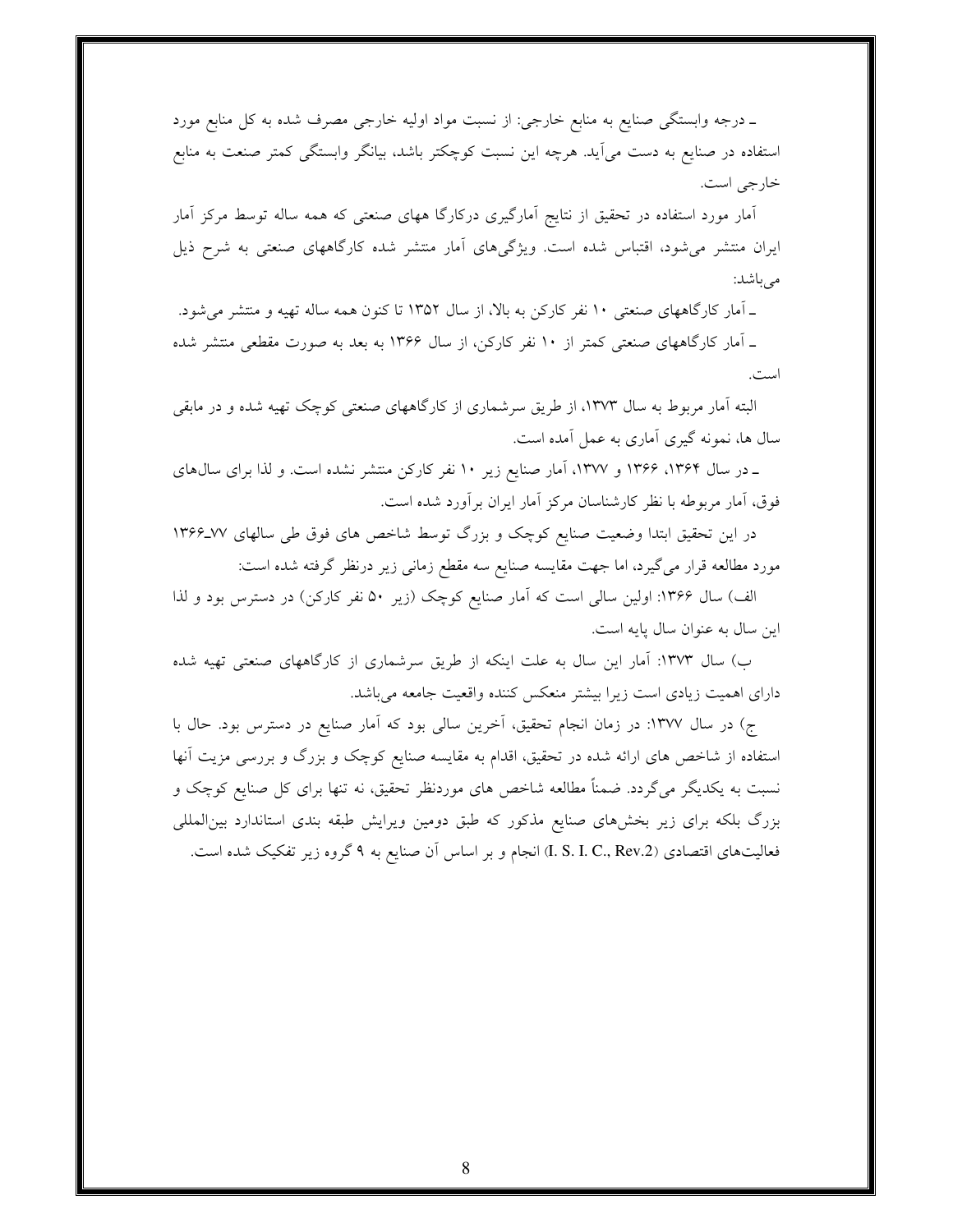گروه صنعت صنایع غذایی، آشامیدنی و دخانیات صنایع نساجی، پوشاک و چرم صنايع چوب و محصولات چوبې صنایع کاغذ، مقوا، چاپ و صحافی صنایع شیمیایی، نفت و پتروشیمی صنایع محصولات کانی و غیرفلزی صنايع توليدات فلزات اساسى صنایع ماشین آلات و تجهیزات ابزار و محصولات فلزی

صنايع متفرقه

نام

بجز فرأورده هاى نفت و زغال سنگ

کد

## ٤ـ يافته هاي تحقيق

پس از مطالعه و مقایسه مزیت های صنایع کوچک و بزرگ ایران طی سال های ۷۷-۱۳۶۶ از نظر شاخصهای مختلف اقتصادی، نتایج به دست آمده در جدول شماره (۱) برای کل صنایع کوچک و بزرگ به صورت کم و زیاد نشان داده شده است. بدین معنی که پس از مطالعه روند شاخصها در طول سال@ای ۷۷–۱۳۶۶ مقدار کمی آنها برای صنایع کوچک و بزرگ در نظر گرفته شده و بصورت کم یا زیاد مشخص گر ديده است.

همچنین نتایج مقایسه فعالیتهای مختلف صنعتی کوچک و بزرگ در سالهای ۱۳۶۶ و ۱۳۷۷ با توجه به شاخصهای اقتصادی مورد مطالعه، در جدول (۲) ارائه شده است.

یافتههای تحقیق در ارتباط با مقایسه مزیتهای صنایع کوچک و بزرگ به شرح ذیل میباشد:

 $\mathbf{Q}$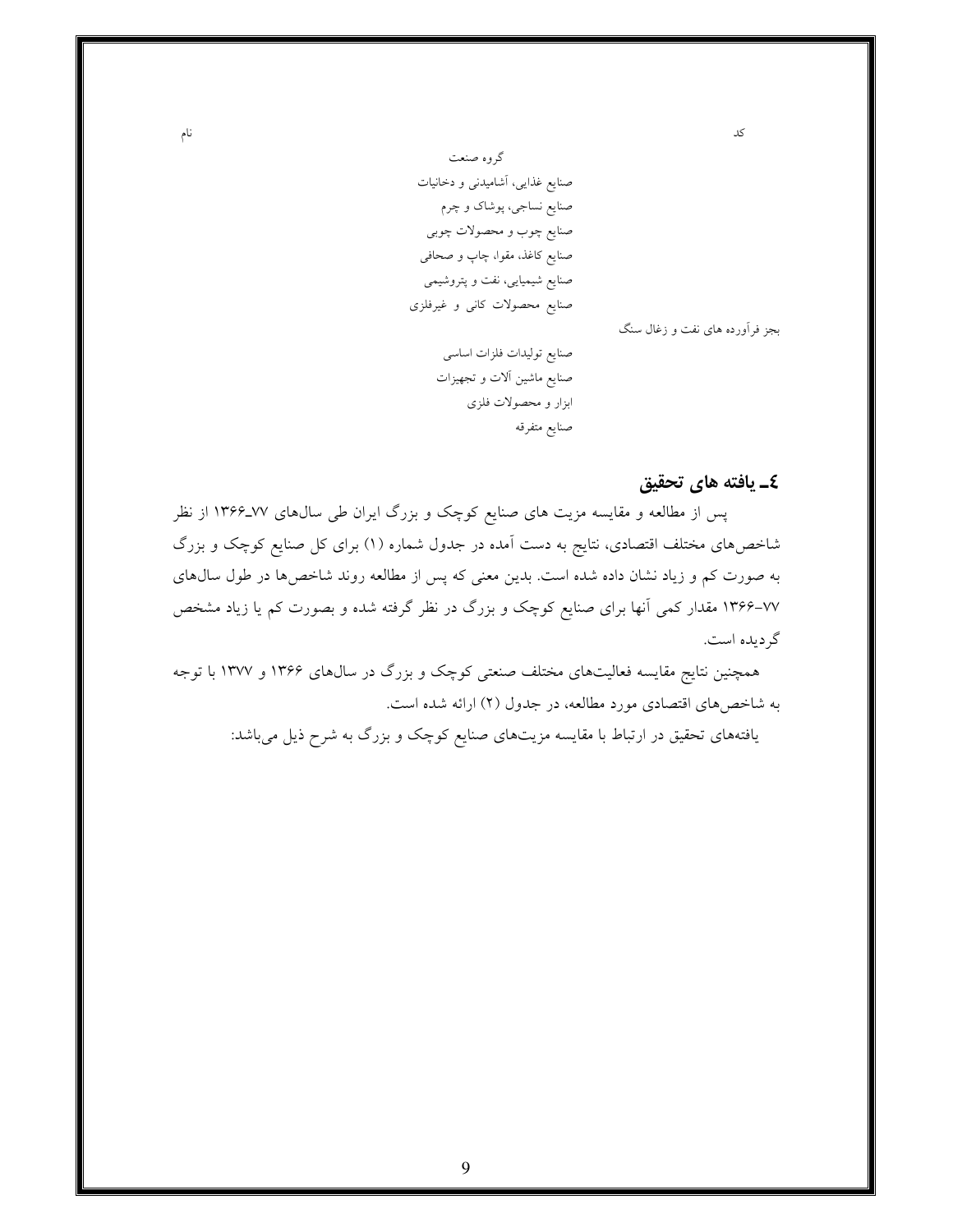| صنایع بزرگ                | صنایع کوچک                   | شاخص صنعت                   |
|---------------------------|------------------------------|-----------------------------|
| کم                        | زياد                         | تعداد كارگاهها              |
| کم                        | زياد                         | كل شاغلان                   |
| زياد                      | کم                           | ارزش افزوده                 |
| بجز سال ۱۳۶۶، زیاد        | در سال ۱۳۶۶ زیاد اما از سال  | ارزش سرمايهگذاري            |
|                           | ۱۳۷۷ به بعد کم               |                             |
| همواره زياد               | $\sum$                       | ارزش جبران خدمات            |
| در سال ۱۳۶۶ کم و از سال   | در سال ۱۳۶۶ زیاد و از سال    | ارزش توليد                  |
| ۱۳۷۳ به بعد زیاد          | ۱۳۷۳ به بعد کم               |                             |
| زياد                      | کم                           | بهره وری کار                |
| زياد                      | کم                           | مقياس توليد                 |
| کم                        | زياد                         | وابستگی و بههم پیوستگی      |
|                           |                              | واحدهاي توليدي              |
| زياد                      | کم                           | متوسط ارزش سرمايهگذارى      |
| کم                        | ز ياد                        | سرمايهگذاري سرانه           |
| زياد                      | کم                           | بعد كارگاه                  |
| زياد                      | کم                           | دستمزد سرانه                |
| در سالهای ۱۳۶۶ و ۱۳۷۳ کم  | طی سال۱۳۶۶ و ۱۳۷۳            | سود أوري                    |
| و از سال ۱۳۷۷ به بعد زیاد | زیاد و از سال ۱۳۷۷ به بعد کم |                             |
| زياد                      | کم                           | درجه وابستگی به منابع خارجی |

جدول ۱– نتایج مقایسه مزیت های کل صنایع کوچک و بزرگ در ایران از ابعاد مختلف اقتصادی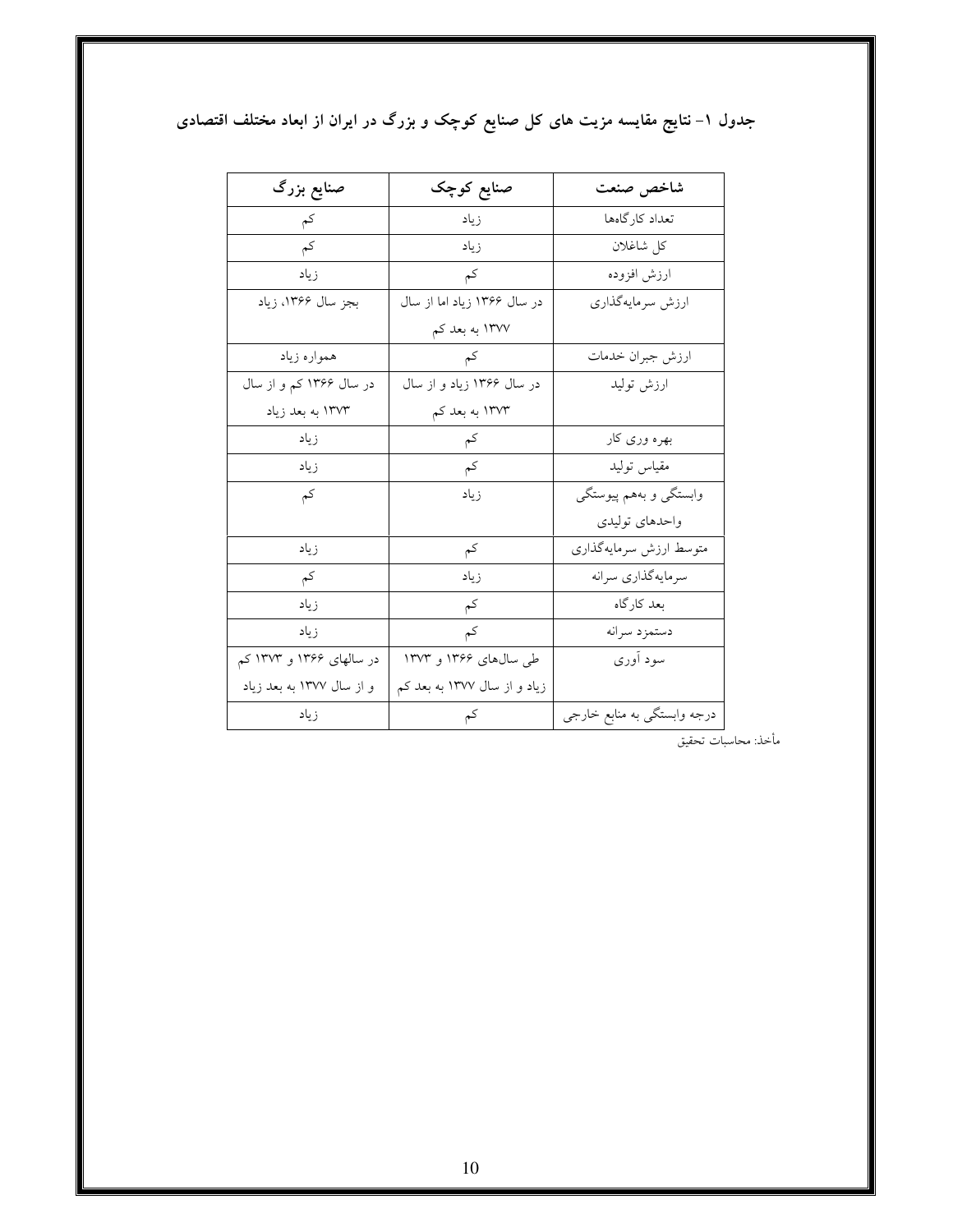جدول ۲– نتایج مقایسه فعالیتهای مختلف کوچک و بزرگ صنعتی در سالهای ۱۳۶۶ و ۱۳۷۷ از

| شاخص سال          | 1398                                              | $\Upsilon$                                                                                |
|-------------------|---------------------------------------------------|-------------------------------------------------------------------------------------------|
|                   | صنایع کوچک همواره بیشتر از صنایع   تعداد کارگاهها | صنایع کوچک همواره بیشتر از صنایع                                                          |
|                   | بزرگ است.                                         | بزرگ (اما در سال ۱۳۷۷، از تعداد                                                           |
|                   |                                                   | کارگاههای فعالیتهای صنایع کوچک                                                            |
|                   |                                                   | کاسته و به تعدادکارگاه بزرگ صنعتی                                                         |
|                   |                                                   | افزوده شده است)                                                                           |
|                   | فعالیتهای کد ۳۵ و ۳۷ صنایع کوچک   تعداد شاغلان    | فعالیتهای کد ۳۴، ۳۵، ۳۶، ۳۷ صنایع                                                         |
|                   | کمتر از صنایع بزرگ                                | کوچک کمتر از صنایع بزرگ                                                                   |
| ارزش افزوده       | فعالیتهای کد ۳۲، ۳۳، ۳۴، ۳۸، ۳۹                   | فعالیتهای کد ۳۳، ۳۹ صنایع کوچک                                                            |
|                   | صنایع کوچک بیشتر از صنایع بزرگ                    | بیشتر از صنایع بزرگ                                                                       |
| ارزش جبران خدمات  | فعالیت کد ۳۹ صنایع کوچک بیشتر از                  | فعالیت کد ۳۹ صنایع کوچک بیشتر از                                                          |
|                   | صنايع بزرگ                                        | صنايع بزرگ                                                                                |
| ارزش سرمايه گذاري | فعالیت کد ۳۱، ۳۳، ۳۴، ۳۵، ۳۶، ۳۸،                 | فعالیت کد ۳۹ صنایع کوچک بیشتر از                                                          |
|                   | ۳۹ صنایع کوچک بیشتر از صنایع                      | صنایع بزرگ                                                                                |
|                   | بزرگ                                              |                                                                                           |
|                   |                                                   | فعالیت کد ۳۳ صنایع کوچک بیشتر از   فعالیت کد ۳۴، ۳۶، ۳۸، ۳۹ صنایع   ارزش تولیدات          |
|                   | کوچک بیشتر از صنایع بزرگ                          | صنایع بزرگ                                                                                |
|                   |                                                   | صنایع بزرگ همواره بیشتر از صنایع   صنایع بزرگ همواره بیشتر از صنایع   بهره وری کار        |
|                   | کوچک                                              | کوچک                                                                                      |
|                   |                                                   | صنایع بزرگ همواره بیشتر از صنایع   صنایع بزرگ همواره بیشتر از صنایع   مقیاس تولید         |
|                   | كوچك                                              | كوچك                                                                                      |
|                   |                                                   | فقط فعالیتهای کد ۳۵، ۳۶ ۳۷ صنایع   صنایع بزرگ همواره بیشتر از صنایع   وابستگی  و  به  هم  |
| پیوستگی           | کوچک                                              | بزرگ بیشتر از صنایع کوچ                                                                   |
| ارزش              |                                                   | صنایع بزرگ همواره بیشتر از صنایع   صنایع بزرگ همواره بیشتر از صنایع   متوسط               |
| سرمايه گذاري      | كوچك                                              | کوچک                                                                                      |
|                   |                                                   | صنایع بزرگ همواره بیشتر از صنایع   صنایع کوک (بجز فعالیتهای کد ۳۲،   سرمایهگذاری سرانه    |
|                   | ۳۶ و ۳۹) بیشتر از صنایع کوچک                      | كوچك                                                                                      |
|                   |                                                   | صنایع بزرگ همواره بیشتر از صنایع   صنایع بزرگ همواره بیشتر از صنایع   بعد کارگاه صنعتی    |
|                   | كوچك                                              | كوچك                                                                                      |
| دستمزد سرانه      | صنایع بزرگ بجز فعالیتهای کد ۳۵ و                  | صنایع بزرگ همواره بیشتر از صنایع                                                          |
|                   | ۳۷ بیشتر از صنایع کوچک                            | كوچك                                                                                      |
|                   |                                                   | صنایع بزرگ بجز فعالیت کد ۳۳ بیشتر   صنایع بزرگ بجز فعالیت کد ۳۴ بیشتر   درجه 「وابستگی 」به |
| منابع خارجى       | از صنایع کوچک                                     | از صنایع کوچک                                                                             |
|                   |                                                   | صنایع کوچک بجز فعالیت کد ۳۳ و ۳۹   صنایع کوچک بجز فعالیت کد ۳۱، ۳۵،   سودآوری صنعت        |
|                   | ۳۶ و ۳۷ بیشتر از صنایع بزرگ                       | کمتر از صنایع بزرگ                                                                        |

ابعاد مختلف اقتصادى

مأخذ: محاسبات تحقيق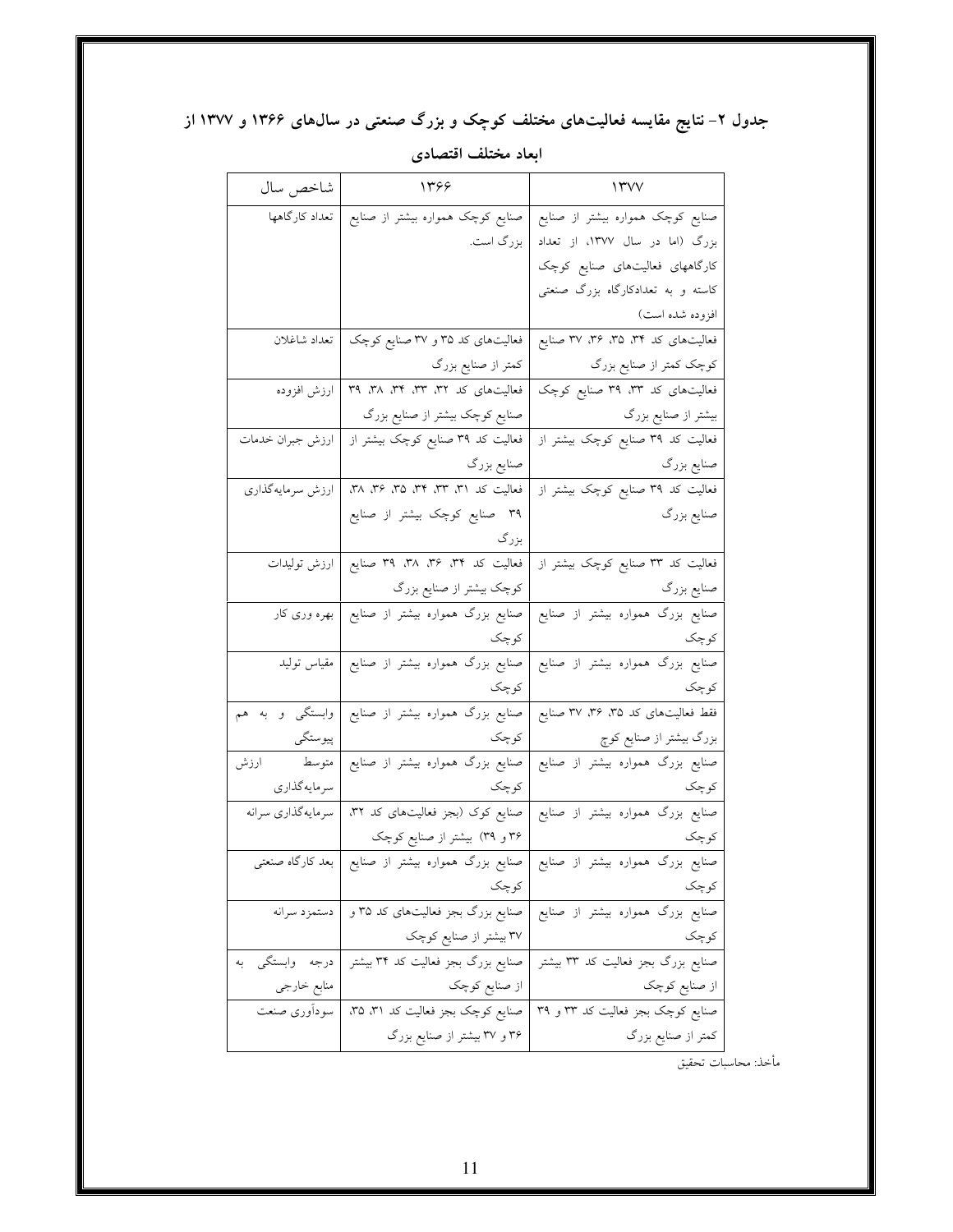جدول ۳ – نتایج مقایسه فعالیتهای مختلف کوچک و بزرگ صنعتی در سال0های ۱۳۶۶ و ۱۳۷۷ از

| شاخص سال              | 1399                                                     | $\Upsilon$                                    |
|-----------------------|----------------------------------------------------------|-----------------------------------------------|
| تعداد كاركاهها        | صنایع کوچک همواره بیشتر از صنایع بزرگ است.               | صنایع کوچک همواره بیشتر از صنایع بزرگ (اما در |
|                       |                                                          | سال ۱۳۷۷، از تعداد کارگاههای فعالیتهای صنایع  |
|                       |                                                          | کوچک کاسته و به تعدادکارگاه بزرگ صنعتی افزوده |
|                       |                                                          | شده است)                                      |
|                       | فعالیتهای کد ۳۵ و ۳۷ صنایع کوچک کمتر از   تعداد شاغلان   | فعالیتهای کد ۳۴، ۳۵، ۳۶، ۳۷ صنایع کوچک کمتر   |
|                       | صنايع بزرگ                                               | از صنایع بزرگ                                 |
|                       | فعالیتهای کد ۳۲، ۳۳، ۳۴، ۳۸، ۳۹ صنایع کوچک   ارزش افزوده | فعالیتهای کد ۳۳، ۳۹ صنایع کوچک بیشتر از       |
|                       | بیشتر از صنایع بزرگ                                      | صنايع بزرگ                                    |
| ارزش جبران خدمات      | فعالیت کد ۳۹ صنایع کوچک بیشتر از صنایع بزرگ              | فعالیت کد ۳۹ صنایع کوچک بیشتر از صنایع بزرگ   |
| ارزش سرمايه گذاري     | فعالیت کد ۳۱، ۳۳، ۳۵، ۳۶، ۳۸، ۳۹، ۳۹ صنایع               | فعالیت کد ۳۹ صنایع کوچک بیشتر از صنایع بزرگ   |
|                       | کوچک بیشتر از صنایع بزرگ                                 |                                               |
| ارزش توليدات          | فعالیت کد ۳۴، ۳۶، ۳۸، ۳۹ صنایع کوچک بیشتر از             | فعالیت کد ۳۳ صنایع کوچک بیشتر از صنایع بزرگ   |
|                       | صنايع بزرگ                                               |                                               |
| بهره وری کار          | صنایع بزرگ همواره بیشتر از صنایع کوچک                    | صنایع بزرگ همواره بیشتر از صنایع کوچک         |
| مقياس توليد           | صنایع بزرگ همواره بیشتر از صنایع کوچک                    | صنایع بزرگ همواره بیشتر از صنایع کوچک         |
| وابستگی و<br>هم<br>به | صنایع بزرگ همواره بیشتر از صنایع کوچک                    | فقط فعالیتهای کد ۳۵ ۳۶ ۳۷ صنایع بزرگ بیشتر    |
| پيوستگي               |                                                          | از صنایع کوچ                                  |
| متوسط<br>ارزش         | صنایع بزرگ همواره بیشتر از صنایع کوچک                    | صنایع بزرگ همواره بیشتر از صنایع کوچک         |
| سرمايه گذاري          |                                                          |                                               |
| سرمايه گذاري سرانه    | صنایع کوک (بجز فعالیتهای کد ۳۲، ۳۶ و ۳۹)                 | صنایع بزرگ همواره بیشتر از صنایع کوچک         |
|                       | بیشتر از صنایع کوچک                                      |                                               |
| بعد كارگاه صنعتى      | صنایع بزرگ همواره بیشتر از صنایع کوچک                    | صنایع بزرگ همواره بیشتر از صنایع کوچک         |
| دستمزد سرانه          | صنایع بزرگ بجز فعالیتهای کد ۳۵ و ۳۷ بیشتر از             | صنایع بزرگ همواره بیشتر از صنایع کوچک         |
|                       | صنايع كوچك                                               |                                               |
| درجه وابستگی به منابع | صنایع بزرگ بجز فعالیت کد ۳۴ بیشتر از صنایع               | صنایع بزرگ بجز فعالیت کد ۳۳ بیشتر از صنایع    |
| خارجي                 | كوچك                                                     | كوچك                                          |
|                       | صنایع کوچک بجز فعالیت کد ۳۱، ۳۵، ۳۶ و ۳۷   سودآوری صنعت  | صنایع کوچک بجز فعالیت کد ۳۳ و ۳۹ کمتر از      |
|                       | بیشتر از صنایع بزرگ                                      | صنايع بزرگ                                    |

ابعاد مختلف اقتصادي

۱ـ طی سالهای ۷۷ـ۱۳۶۶ همواره تعداد کارگاههای صنعتی کوچک بیشتر از تعداد کارگاههای صنعتی بزرگ بوده است، لذا وجه غالب صنایع ایران را صنایع کوچک تشکیل میدهد. به عنوان مثال در سال ۱۳۷۷، ۹۹/۲۳ درصد کارگاههای صنعتی کشور را صنایع کوچک و فقط ۰/۷۷ درصد را کارگاههای صنعتی بزرگ تشکیل داده است.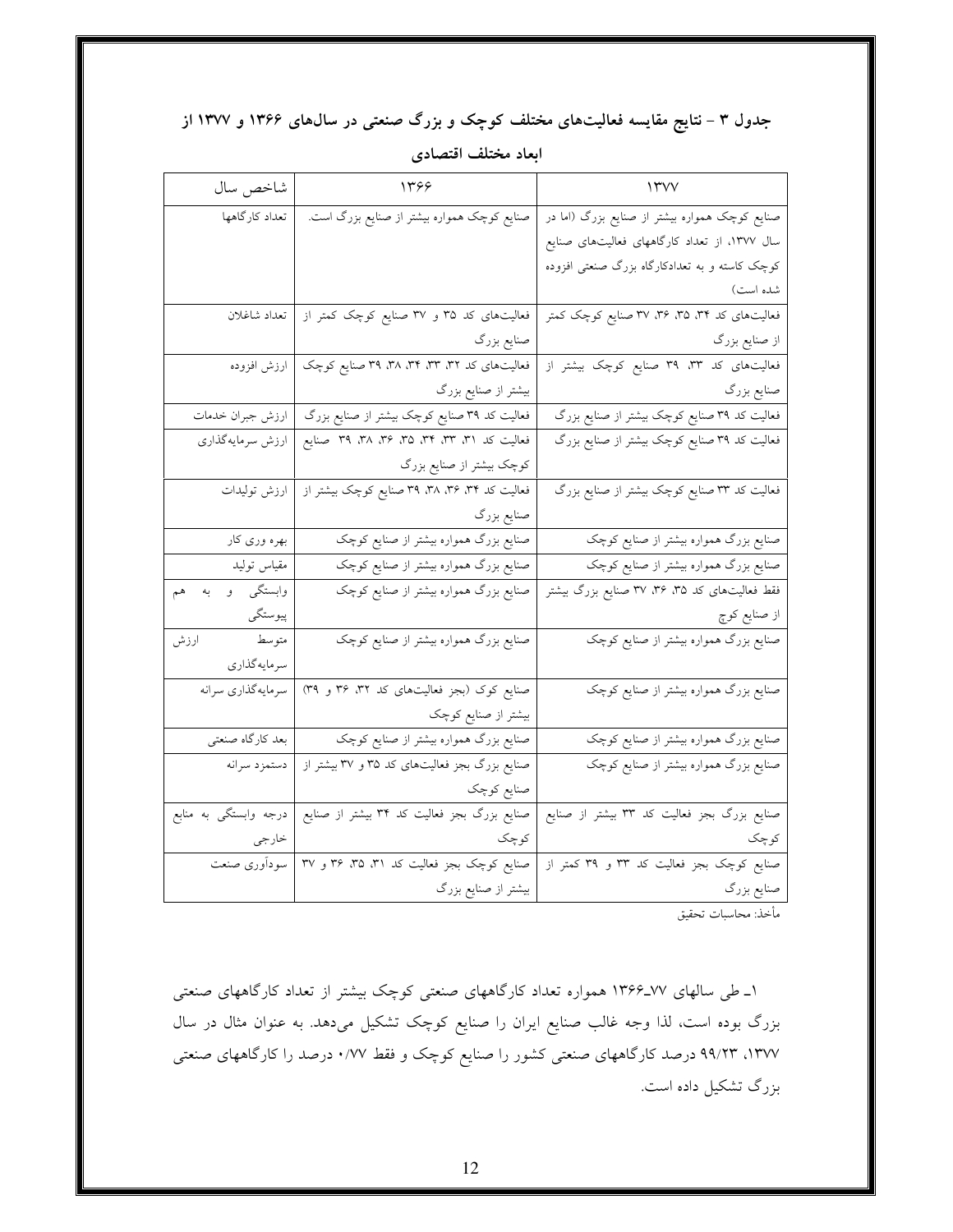البته طی ١٢ سال گذشته شاهده اندکی افزایش در سهم کارگاه صنعتی نسبت به کارگاههای صنعتی کوجک میباشیم. ضمناً در میان فعالیتهای صنعتی، تعداد کارگاههای بزرگ صنعتی شامل صنایع کاغذ، مقوا، چاپ و صحافی (کد ۳۴)، صنایع شیمیایی، نفت و پتروشیمی (کد ۳۵) و صنایع تولیدات فلزات اساسی (کد ۳۷) در سال ۱۳۷۷ نسبت به سالهای گذشته بهطور مشهودی افزایش یافته است و آن معرف توجه برنامه ریزان در شهر و گسترش صنایع مذکور میباشد.

۲ـ طی سالهای ۷۷ـ۱۳۶۶، تعداد شاغلان (تولیدی و غیرتولیدی) کارگاههای صنعتی کوچک همواره بیشتر از شاغلان کارگاههای صنعتی بزرگ بوده است. به عنوان مثال در سال ۱۳۷۷، ۵۳/۸ درصد کل شاغلان بخش صنعت در صنایع کوچک و ۴۶/۲ درصد در صنایع بزرگ مشغول به کار بودهاند. ضمن آنکه طی ۱۲ سال گذشته، کاهشی در سهم شاغلان صنایع کوچک و افزایش در سهم شاغلان صنایع بزرگ ملاحظه میشود. در ارتباط با فعالیتهای مختلف صنعتی، در سال ۱۳۶۶، سهم شاغلان صنایع کوچک شیمیایی، نفت و پتروشیمی (کد ۳۵) و صنایع تولیدات فلزات اساسی (کد ۳۷) کمتر از شاغلان صنایع بزرگ مشابه بوده است. در سال ۱۳۷۷ نیز سهم شاغلان صنایع کوچک کاغذ، مقوا، چاپ و صحافی (کد ۳۴)، صنایع شیمیایی، نفت و پتروشیمی (کد ۳۵)، صنایع محصولات کانی و غیرفلزی بجز فراوردههای نفت و زغال سنگ (کد ۳۶) و صنایع فلزات اساسی (کد ۳۷) کمتر از صنایع بزرگ مشابه بوده است. بهنظر میرسد که کاهش سودآوری صنایع کوچک در کاهش ظرفیت تولیدی این صنایع و در نتیجه کاهش میزان شاغلان آن مؤثر بوده است. ضمناً تمایل به اشتغال افراد در صنایع بزرگ به علت با ثبات بودن محیط کاری و بالا بودن سطح دستمزد آنها و همچنین افزایش نسبی تعداد کارگاههای صنعتی بزرگ در سالهای اخیر در افزایش سطح شاغلان آن مؤثر بوده است.

۳ـ ارزش افزوده صنایع بزرگ طی سال۱۳۶۶ـ۱۳۶۶ همواره بیشتر از صنایع کوچک بوده است. ضمن آنکه طی سال@ای مورد مطالعه از مقدار سهم ارزش افزوده صنایع کوچک به شدت کاسته شده و به ارزش افزوده صنایع بزرگ اضافه شده است؛ به عنوان مثال در سال ۱۳۶۶، ارزش افزوده صنایع کوچک ۴۹/۱ درصد بوده که ۱۸/۵ درصد در سال ۱۳۷۷ کاهش یافته است. اما ارزش افزوده صنایع بزرگ در سال ۱۳۶۶، ۵۰/۱ درصد بود که به ۸۱/۵ درصد در سال ۱۳۷۷ افزایش یافته است. در ارتباط با فعالیتهای مختلف صنعتی، در سال ۱۳۶۶، ارزش افزوده صنایع نساجی، پوشاک و چرم (کد ۳۲)، صنایع چوب و محصولات چوبی (کد ۳۳)، صنایع کاغذ مقوا، چاپ و صحافی (کد ۳۴)، صنایع ماشین آلات، تجهیزات، ابزار و محصولات فلزی (کد ۳۸) و صنایع متفرقه (کد ۳۹) بیشتر از صنایع بزرگ بوده است. اما در سال ١٣٧٧، فقط ارزش افزوده صنايع كوچك چوب و محصولات چوبى (كد ٣٢) و صنايع متفرقه (كد ٣٩) بیشتر از صنایع بزرگ بوده است. از جمله دلایل عمده افزایش ارزش افزوده صنایع بزرگ نسبت به صنایع کوچک میتوان افزایش مقدار سرمایهگذاری و نیروی کار در صنایع بزرگ و کاهش آن در صنایع کوچک را در سال@ای اخیر ذکر نمود و آن بیانگر توجه بیشتر برنامه ریزان اقتصادی به صنایع بزرگ و کم توجهی آنها به صنایع کوچک میباشد.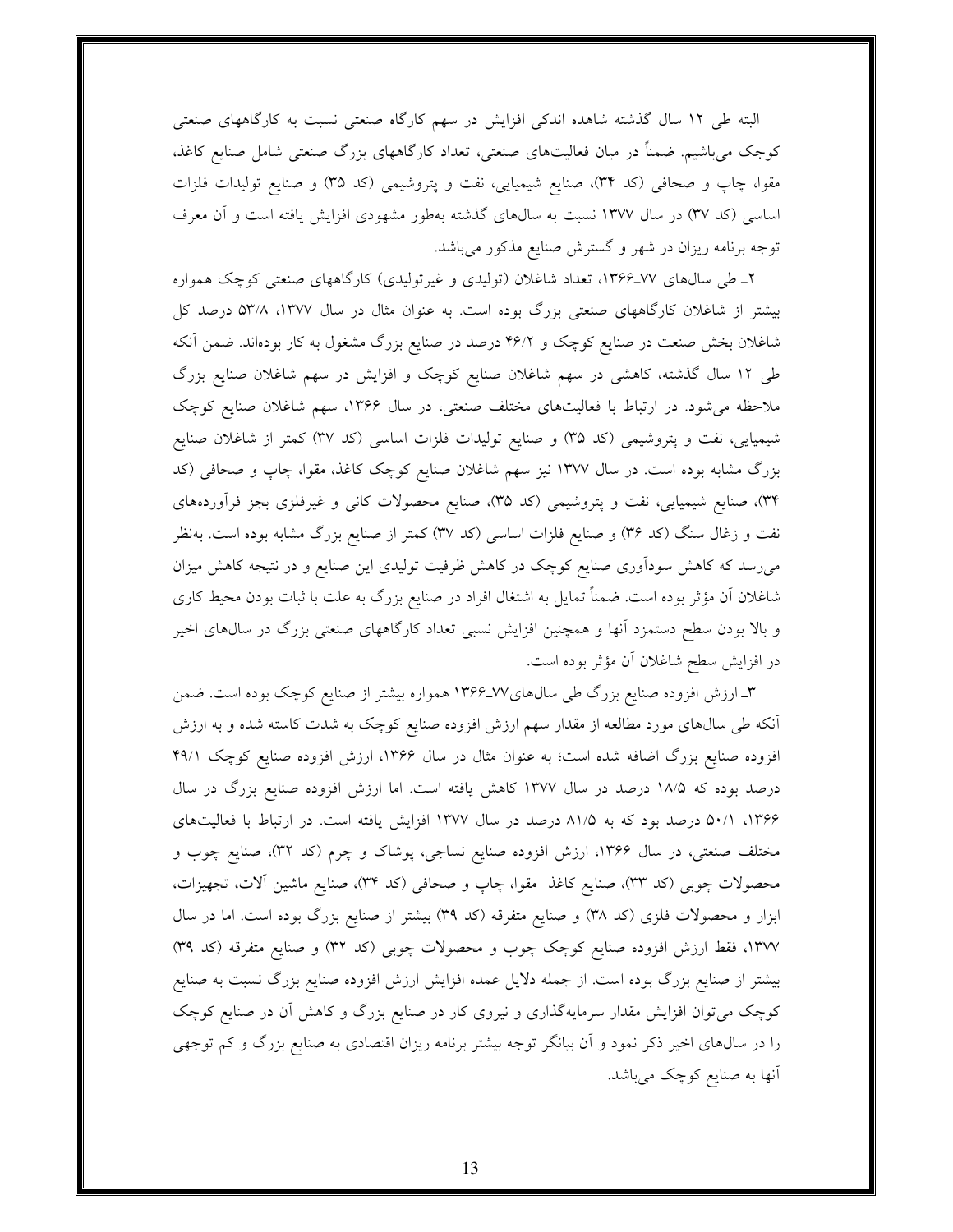۴ـ ارزش سرمایهگذاری صنایع بزرگ بجز سالهای ۱۳۶۶ و ۱۳۶۷ در مابقی سالها همواره بیشتر ازصنایع کوچک بوده است. ضمن آنکه طی ۱۲ سال گذشته به شدت از میزان سرمایهگذاری در صنایع کوچک کاسته شده و به سرمایهگذاری در صنایع بزرگ اضافه شده است. به عنوان مثال، در سال ۱۳۶۷، ۶۷ درصد سرمایهگذاری بخش صنعت متعلق به صنایع کوچک و ۳۳ درصد متعلق به صنایع بزرگ بوده است. اما در سال ۱۳۷۷، تنها ۱۴/۶ درصد سرمایهگذاری به صنایع کوچک اختصاص یافته در حالی که ۸۵/۴ درصد سرمایهگذاری به صنایع بزرگ تخصیص یافته است.

در ارتباط بافعالیتهای مختلف صنعتی در سال ۱۳۶۶، ارزش سرمایهگذاری صنایع کوچک غذایی، أشاميدني و دخانيات (كد ٣١)، صنايع چوب و محصولات چوبي (كد ٣٣)، صنايع كاغذ، مقوا، چاپ و صحافی (کد ۳۴)، صنایع شیمیایی، نفت و پتروشیمی (کد ۳۵)، صنایع محصولات کانی و غیر فلزی بجز فرآورده های نفت و زغال سنگ (کد ۳۶)، صنایع ماشین آلات، تجهیزات، ابزار و محصولات فلزی (کد ۳۸) و صنایع متفرقه (کد ۳۹) بیشتر از صنایع بزرگ بوده است، در حالیکه در سال ۱۳۷۷ تنها ارزش ارزش سرمایهگذاری صنایع متفرقه (کد ۳۹) بیشتر از صنایع متفرقه مشابه بوده است.

ضمناً در سال@ای اخیر به شدت از میزان سرمایهگذاری در صنایع کوچک شیمیایی، نفت و پتروشیمی (کد ۳۵) و صنایع تولیدات فلزات اساسی (کد ۳۷) کاسته شده و بر سرمایهگذاری صنایع بزرگ فعالیتهای مذکور اضافه شده است. به نظر میرسد که یکی از دلایل میل به سرمایهگذاری زیاد در صنایع بزرگ بالا بودن سطح ارزش افزوده و سوددهی آنها نسبت به صنایع کوچک میباشد. همچنین تسهیلات دولت در اعطای وام و اعتبار به صنایع بزرگ و انواع حمایتهای قانونی در گسترش سرمایهگذاری در صنايع مذكور موثر بوده است.

۵ـ ارزش جبران خدمات به مزد و حقوق بگیران صنایع بزرگ علی رغم اینکه تعداد شاغلان آن از صنایع کوچک کمتر میباشد ـ طی سالهای ۷۷ـ۱۳۶۶ همواره بیشتر از صنایع کوچک بوده است. ضمن آنکه طی سالهای مورد مطالعه به شدت سهم ارزش جبران خدمات به مزد و حقوق بگیران در صنایع کوچک نسبت به صنایع بزرگ شدیداً کاسته شده است. به عنوان مثال، در سال ۱۳۶۶، ارزش جبران خدمات در صنایع کوچک ۳۴/۴ درصد و در صنایع بزرگ ۶۵/۶ درصد کل بخش صنعت بوده است اما در سال ۱۳۷۷، ۲۳/۵ درصد ارزش جبران خدمات مزد و حقوق بگیران بخش صنعت به صنایع بزرگ و تنها ۱۶/۵ درصد به صنایع کوچک تعلق داشته است. در ارتباط با فعالیتهای مختلف صنعتی در سال ۱۳۶۶ و ۱۳۷۶ صنایع کوچک متفرقه (کد ۳۹) دارای ارزش جبران خدمات بیشتری نسبت به صنایع بزرگ متفرقه مشابه بوده اند. ازجمله دلایل افزایش سهم ارزش جبران خدمات صنایع بزرگ نسبت به صنایع کوچک را میتوان ارزش افزوده و سود دهی بالای آن ذکر نمود، به طوریکه اگر فعالیت صنعتی یک سود دهی بالاتری داشته باشد، شاغلان آن از دستمزد و جبران خدمات بالاتری برخوردار بوده اند. این امر باعث شده است که تمایل به کار افراد متخصص و ماهر در صنایع بزرگ بیشتر از صنایع کوچک باشد که نتیجه آن افزایش بهره وری کار در صنایع بزرگ میباشد.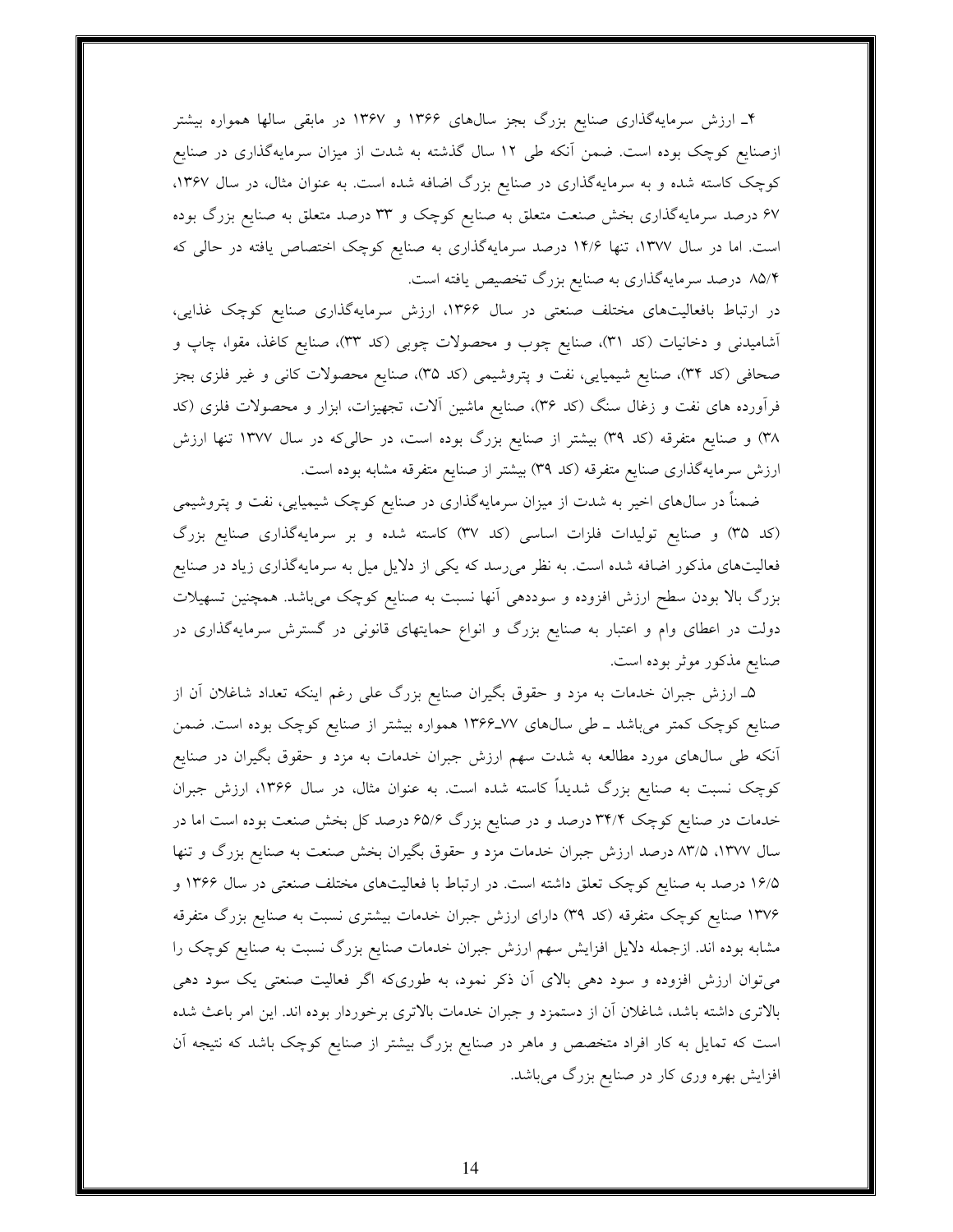۶ـ ارزش تولیدات صنایع کوچک از سال ۱۳۶۶ تا ۱۳۶۹ بیشتر از صنایع بزرگ بوده است. اما در مابقی سال@ای مورد مطالعه، ارزش تولیدات صنایع بزرگ همواره بیشتر ازصنایع کوچک بوده است. به عنوان مثال در سال ۱۳۶۶، ارزش تولیدات صنایع کوچک، ۵۳/۹ درصد و ارزش تولیدات صنایع بزرگ ۴۶/۱ درصد بوده است. اما در سال ۱۳۷۷، ۸۲/۱ درصد ارزش تولیدات بخش صنعت متعلق به صنایع بزرگ و تنها ۱۷/۹ درصد ارزش تولیدات به صنایع کوچک اختصاص یافته است. بدیهی است که ارزش افزوده و سود دهی بالای صنایع بزرگ در افزایش سطح تولید و افزایش ارزش تولیدات آن نسبت به صنایع کوچک تأثیر بسزایی داشته است.

۷ـ بهرهوري صنايع بزرگ (به قيمت ثابت ١٣۶٩) طي سالهاي مورد مطالعه، همواره بيشتر از صنايع کوچک بوده است و شدت نابرابری آن در سالهای اخیر افزایش یافته است. به عنوان مثال، میزان بهره وری کار صنایع بزرگ در سال ۱۳۶۶، ۲/۱ برابر و در سال ۱۳۷۷، ۵ برابر صنایع کوچک بوده است. نکته قابل توجه آنکه بهرهوری کار تمام فعالیتهای صنایع بزرگ نیز در طول سالهای مورد مطالعه همواره بیشتر از صنایع کوچک بوده است. و علت آن را میتوان از یک طرف بالا بودن چشمگیر ارزش افزوده صنایع بزرگ نسبت به صنایع کوچک و از طرف دیگر استفاده کمتر صنایع بزرگ از عامل کار نسبت به صنایع کوچک و بهکارگیری تکنولوژی مدرن نیز در فرایند تولید دانست.

۸ـ مقیاس تولید کارگاههای صنعتی بزرگ که بیانگر متوسط ارزش افزوده آنها میباشد، طی سالهای مورد مطالعه همواره به طرز چشمگیری بیشتر از کارگاههای صنعتی کوچک میباشد و این امری بدیهی و قابل انتظار است. لکن طی ۱۲ سال گذشته اولاً مقیاس تولید کارگاههای صنعتی کوچک تقریباً به نصف تقلیل یافته است و از ۶/۳ میلیون ریال (به قیمت ثابت ۱۳۶۹) در سال ۱۳۶۶ به ۳/۶ میلیون ریال در سال ۱۳۷۷ به ازای هر کارگاه تولیدی کاهش یافته است، ثانیاً مشاهده کاهش مقیاس تولید بیشتر فعالیتهای صنعتی بزرگ می باشیم که دلیل آن را میٍتوان ناشی از رکود اقتصادی و پیامدهای ناشی از آن در بخش صنعت در سالهای اخیر دانست.

۹ـ شاخص وابستگی و بههم پیوستگی کارگاههای صنعتی در صنایع کوچک عموماً بیشتر از صنایع بزرگ بوده است. و این بدان معنی است که صنایع کوچک دارای ارتباطات پیشین و پسین بیشتری نسبت به صنایع بزرگ میباشند. البته مقدار این شاخص طی سالهای مورد مطالعه در صنایع کوچک و بزرگ کاهش یافته است. به عنوان مثال شاخص وابستگی و بههم پیوستگی صنایع کوچک و بزرگ به ترتیب از ۰/۵۱ و ۰/۶۲ در سال ۱۳۶۶ به ۰/۴۶ و ۰/۴۴ در سال ۱۳۷۷ کاهش یافته است و این به معنی کاهش ارتباطات پیشین و پسین صنایع مذکور در سالهای اخیر است و آن مغایر با استراتژی جدید توسعه صنعتی کشورهای پیشرفته است که صنایع را از طریق پیمانکاریهای فرعی و شبکه های خوشه ای به یکدیگر مرتبط میکنند.

۱۰ـ متوسط ارزش سرمایهگذاری به ازای هر کارگاه (به قیمت ثابت ۱۳۶۹) همواره در فعالیتهای مختلف صنایع بزرگ، بیشتر از صنایع کوچک است و این به معنی سرمایه بر بودن صنایع بزرگ نسبت به صنایع کوچک میباشد. ضمناً در سال ۱۳۷۷، مقدار متوسط ارزش سرمایهگذاری در صنایع کوچک و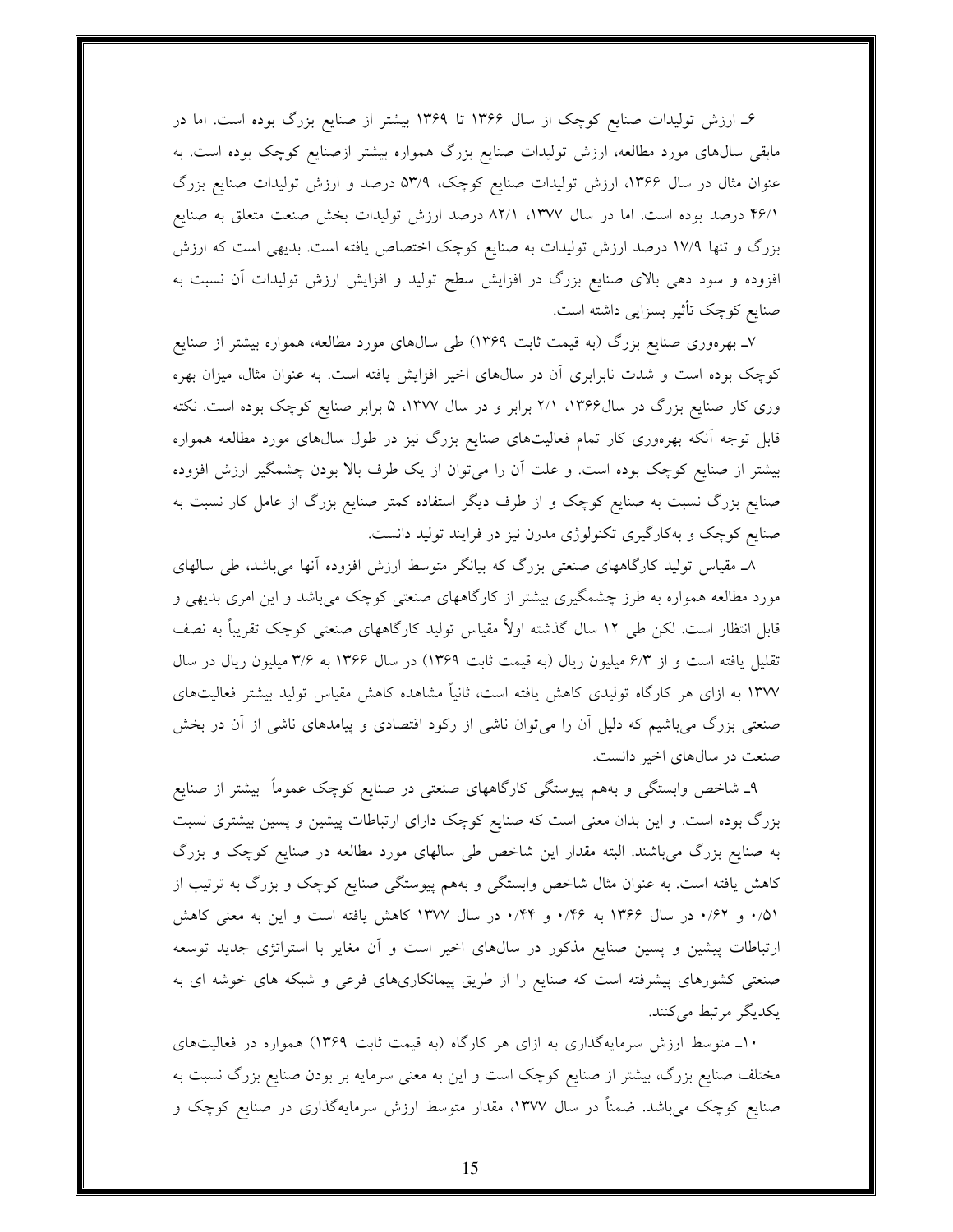بزرگ کاهش یافته است که یکی از دلایل آن را می توان مشکلات عدیده سرمایهگذاری در بخش صنعت دانست.

١١ـ سرمايهگذاري سرانه (به قيمت ثابت ١٣۶٩) كه از نسبت ارزش سرمايهگذاري به تعداد شاغلان بهدست می آید طی سال@ای مورد مطالعه عموماً در صنایع کوچک کمتر از صنایع بزرگ بوده است و این بیانگر آن است که بهطور متوسط برای ایجاد هر شغل مقدار سرمایهگذاری کمتری در صنایع کوچک نسبت به صنایع بزرگ مورد نیاز میباشد. لازم به ذکر است که در سال ۱۳۶۶، مقدار سرمایهگذاری سرانه صنایع کوچک بجز فعالیتهای صنایع کوچک نساجی، پوشاک و چرم (کد ۳۲)، صنایع محصولات کانی و غیرفلزی بجز فرآوردههای نفت و زغال سنگ (کد ۳۶) و صنایع متفرقه (کد ۳۹) بیشتراز صنایع بزرگ بوده است. اما در سال@ای اخیر مقدار سرمایهگذاری سرانه صنایع بزرگ همواره بیشتر از صنایع کوچک بوده است. از جمله دلایل پایین بودن مقدار سرمایهگذاری سرانه در صنایع کوچک میتوان کوچک بودن مقیاس تولید، عدم استفاده از ماشین آلات گران قیمت، کاربر بودن تکنولوژی تولید و کوچک بودن سازمان و تشکیلات تولیدی صنایع کوچک را ذکر کرد.

۱۲ـ بعد کارگاه صنعتی با متوسط شاغلان در یک کارگاه صنعتی طی سالهای مورد مطالعه همواره در صنایع بزرگ بیشتر ازصنایع کوچک بوده است. چنین امری بدیهی بهنظر میرسد زیرا نسبت تعداد شاغلان به تعداد کارگاه ها در صنایع بزرگ بیشتر از صنایع کوچک است. لکن در سالهای اخیر بعد کارگاه (یا بعد اشتغال) در صنایع کوچک و بزرگ کاهش یافته است و این یا به خاطر جایگزینی سرمایه بهجای نیروی کار و یا به علت استفاده پایین تر از ظرفیت تولیدی واحدهای تولیدی و در نتیجه کاهش تعداد شاغلان مے باشد.

۱۳ـ جبران خدمات (دستمزد) سرانه در صنایع بزرگ طی سالهای مورد مطالعه همواره بیشتر از صنایع کوچک بوده است. اما نسبت دستمزد سرانه صنایع بزرگ به کوچک از ۱/۸ برابر در سال ۱۳۶۶ به ۵/۸ برابر در سال ۱۳۷۷، افزایش یافته است که این امر بیانگر آن است که اختلاف سطح دستمزد بین صنایع کوچک و بزرگ در سال&ای اخیر شدیدتر شده است که برای رشد صنایع کوچک مفید نمیباشد. زیرا نیروهای انسانی متخصص و کارآفرین ترجیح میدهند در صنایعی مشغول به کار شوند که از امکانات رفاهی و مزایای بیشتری برخوردار شوند و لذا تمایل بیشتری به کار در صنایع بزرگ دارند.

۱۴ـ درجه وابستگی به منابع خارجی صنایع کوچک طی سال&ای مورد مطالعه، همواره کمتر از صنایع بزرگ بوده است و این به عنوان ثبات و کارایی اقتصادی بیشتر صنایع کوچک نسبت به صنایع بزرگ میباشد. از آنجا که اتکای صنایع به کوچک به مواد اولیه خارجی کم میباشد و واردات مواد اولیه از خارج تحت تأثیر درآمدهای نفتی، نرخ ارز، میزان تسهیلات بانکی، سرعت در گشایش اعتبار بانکی و تغییرات قانون و مقررات وارداتی است.<sup>۱۸</sup> و عوامل فوق به عنوان متغیرهای برون زای واحدهای تولیدی محسوب می شود و تحت کنترل آنها نمیباشد. لذا تولیدات صنایع کوچک که کمتر متکی به منابع اولیه

۱. زهرا برزگري؛ تابع تقاضاي وراردات ايران و عوامل موثر بر آن؛ پايان نامه كارشناسي ارشد، دانشگاه قمران، ۱۳۷۲.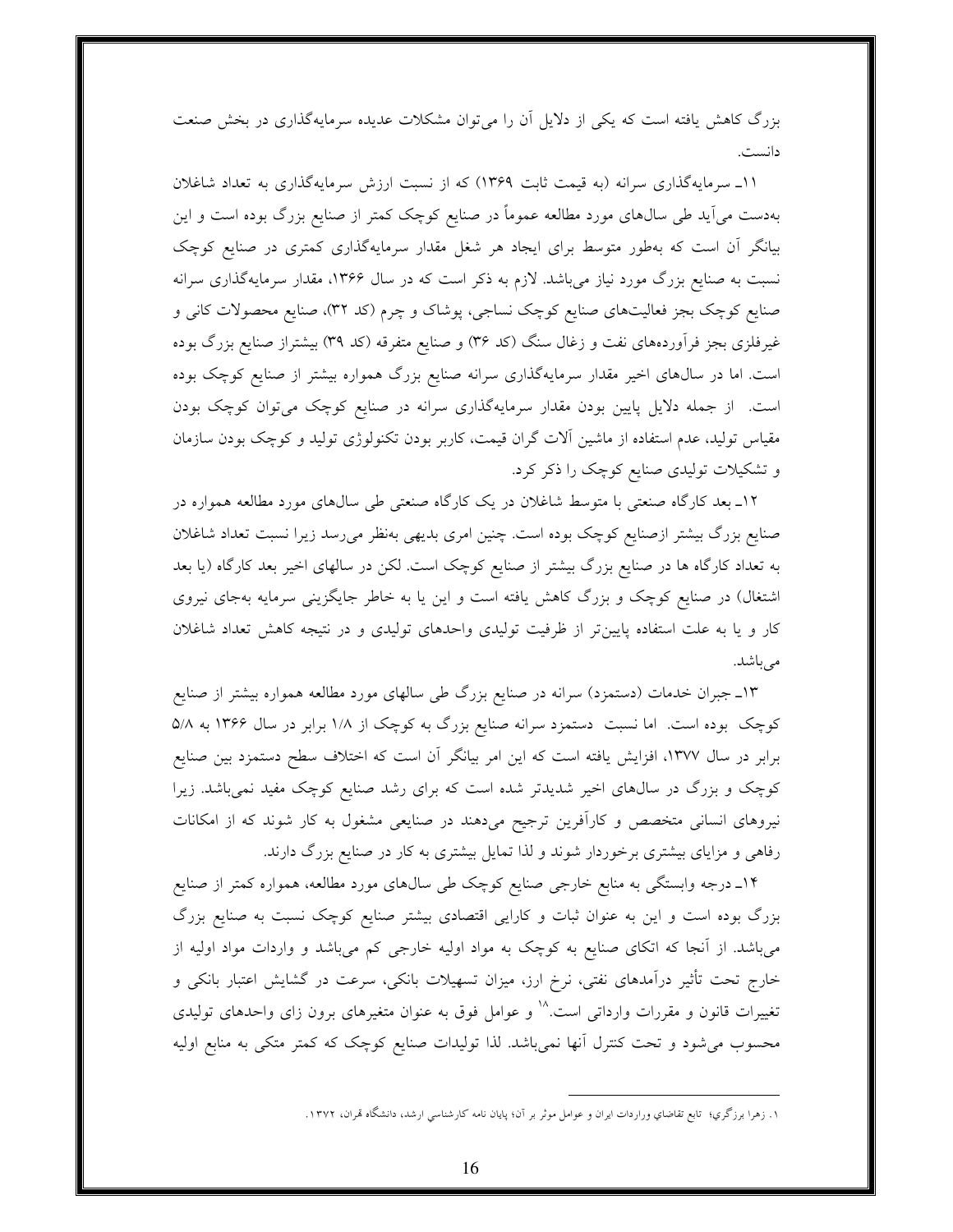خارجی می باشند و کمتر تحت تأثیر نوسانات متغیرهای فوق قرار دارند از ثبات بیشتری برخوردار مى باشند.

٥- جمع بندي و نتايج و ارائه پيشنهادها

نتایج ناشی از مقایسه صنایع کوچک و بزرگ در ایران با توجه به شاخص های کمی اقتصادی حاکی از آن است که گرچه کل صنایع کوچک در بیشتر شاخص ها بجز شاخص های درجه وابستگی به منابع خارجی، وابستگی و به هم پیوستگی واحدهای تولیدی، تعداد کارگاه هاو کل شاغلان، طی سالهای ۷۷-۱۳۶۶ دارای مزیت نسبت به صنایع بزرگ نمی باشند، اما در ارتباط با گروه های مختلف صنعتی این امر بهطور مطلق مصداق ندارد. به عبارت دیگر برخی از گروه های صنعتی کوچک در سال ۱۳۶۶، در ارتباط با برخی شاخصهای اقتصادی مانند ارزش افزوده، ارزش سرمایهگذاری، ارزش تولیدات و سودآوری دارای مزیت نسبت به صنایع بزرگ بوده اند، لکن طی ۱۲ سال گذشته بتدریج مزیت خود را در ارتباط با شاخص های فوق از دست داده؛ به طوریکه در سال ۱۳۷۷ تنها یک و یا دو گروه صنعتی همچنان مزیت خود را حفظ نموده اند.

بنابراین میتوان نتیجه گرفت که صنایع کوچک در صورتی که بتوانند مشکلات ناشی از روند تولید خود را مرتفع سازند واز فرایند مکانیزه تولید برخوردار و همچنین از حمایت های مالی، فنی، آموزشی و اطلاع رسانی دولت بهرهمند باشند، توانایی رقابت با صنایع بزرگ را در داخل و خارج از کشور خواهند داشت.

به نظر می رسد جهت افزایش سودآوری و بالا بردن توان تولیدی ور قابتی صنایع کوچک، اقدامات ذیل برای رفع مشکلات آنها باید انجام گردد.

۱ـ اولاً استراتژی توسعه صنعتی و اقتصادی کشور به طور شفاف مشخص شود و معین گردد که محور توسعه اقتصادى كشور، كدام بخش مىباشد؛

۲ـ حال با فرض اینکه بخش صنعت (و مکانیزاسیون در کلیه بخشهای اقتصادی) باید محور توسعه اقتصادی کشور باشد، سؤال دوم آن است که :«اَیا صنایع بزرگ باید محور توسعه صنعتی و اقتصادي كشور باشد يا صنايع كوچك؟»

۳ـ اگر بیذیریم که صنایع کوچک مدرن، باید محور توسعه صنعتی و اقصادی کشور قرار گیرند، در آن صورت نیاز به اصلاحات عمیق و ساختاری در بخش صنعت و همچنین استراتژی توسعه اقتصادی كشور هستيم.

مواردی که در اصلاحات ساختاری باید مدنظر قرار گیرد، به شرح زیر می باشد:

الف ــ تغییر دید مسؤولان کشور نسبت به صنایع کوچک و رفع موانع فرهنگی و عدم شناخت اهمیت صنایع کوچک در سطح کشور. ب ــ رفع مشکلات صنایع کوچک به شرح ذیل: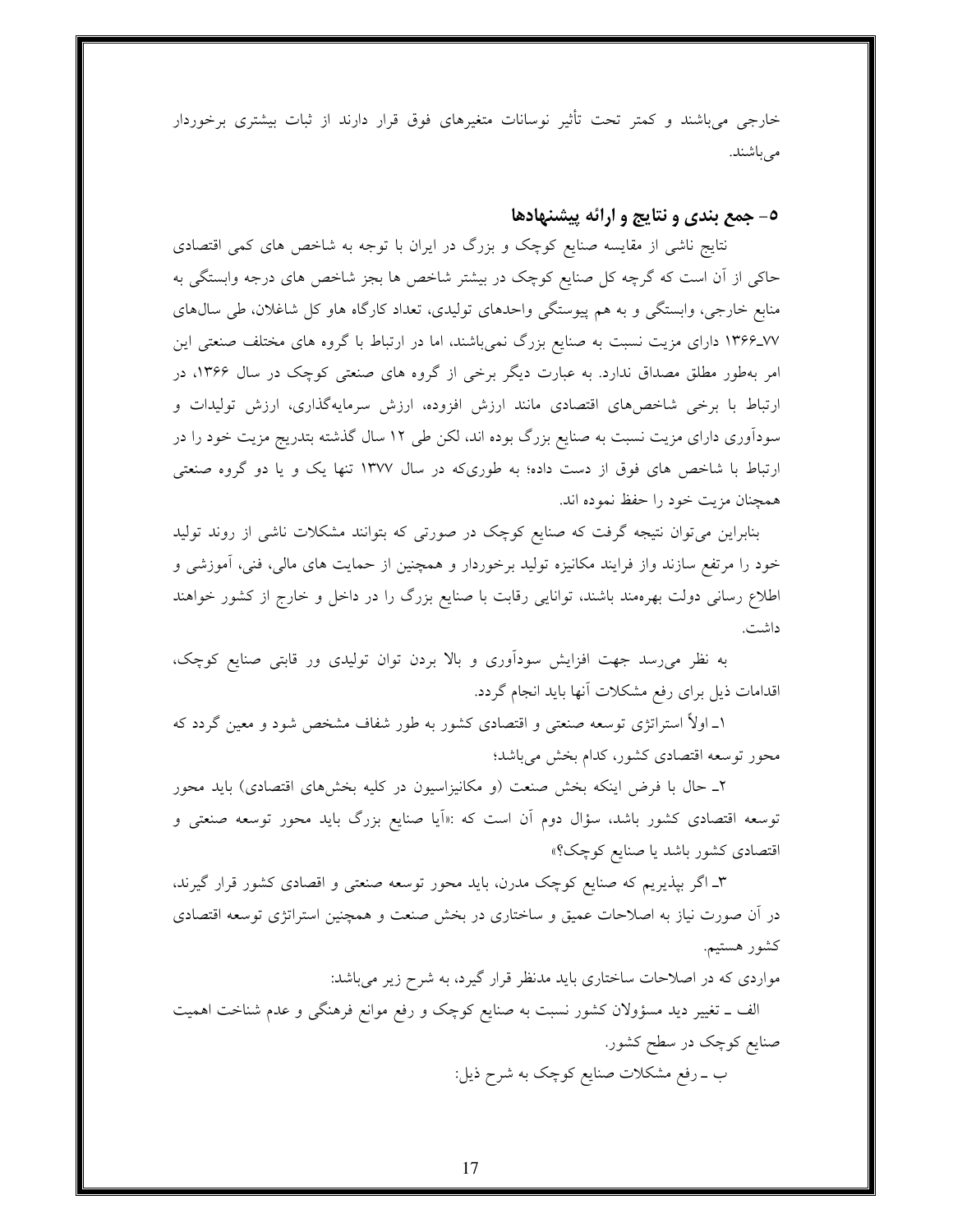۱ـ رفع کمبود سرمایه و افزایش توان مالی صاحبان صنایع کوچک از طریق ارائه تسهیلات بانکی به آنها ؛

۲– رفع مشکل پایین بودن سطح مهارت کارگران از طریق آموزش های فنی به آنها؛ ٣ـ از بين بردن ضعف مديريت و ناتواني كارآفرينان در انجام رقابت هاي سالم و فراگير از طريق آموزش مدیران به سیستم مدیریتی پیشرفته و ارائه تجارب کشورهای موفق در اداره صنایع کوچک به آنها؛

۴ـ تقویت انجمنها و تشکلهای صنعتی و کارآمد صنایع کوچک در کشور و حمایت از ایجاد خوشه های صنعتی به منظور افزایش قدرت رقابتی صنایع کوچک در مقابل صنایع بزرگ؛

۵ـ تشویق و حمایت از قراردادهای اقتصادی بین صنایع کوچک و بزرگ از طریق پیمانکاریهای فرعى؛

٦ـ ايجاد سازمان ها و نهادهاى پشتيبانى كننده از صنايع كوچک در كشور به منظور اعطاى انواع تسهیلات مالی، فنی و مشورتی به صنایع کوچک با هدف بالا بردن سطح تولید و قدرت رقابتی آنها با صنایع بزرگ داخلی و خارجی کشور؛

۷ـ باید انواع قوانینی که مانع رشد و گسترش صنایع کوچک میباشد، اصلاح گردد و قوانینی جهت انواع حمایت ها از صنایع کوچک در کشور با استفاده از تجارب سایر کشورها ایجاد شود.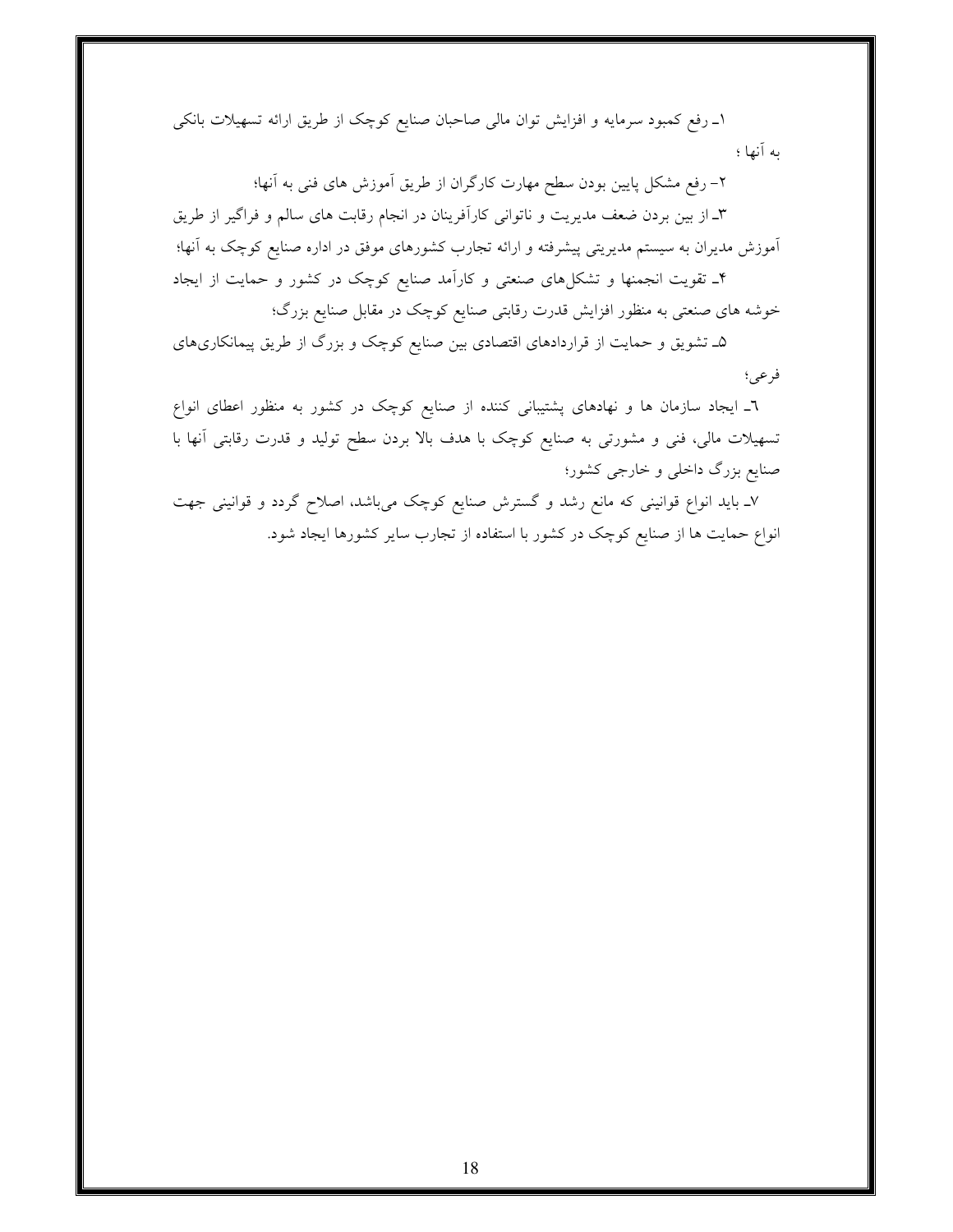فهرست منابع الف ـ فارسي ۱– آذربایجانی، کریم؛ اندازه گیری و تجزیه و تحلیل بهره وری صنایع کشور؛ اصفهان: سازمان برنامه و بو دجه، ۱۳۶۸. ۲– افشار، عزتالله؛ بررسی تطبیقی استراتژی صنایع کوچک؛ پایان نامه کارشناسی ارشد، دانشگاه تهران،  $N''V$ ۳- برزگری، زهرا؛ تابع تقاضای واردات ایران و عوامل مؤثر بر آن؛ پایان نامه کارشناسی ارشد، دانشگاه تهران، ١٣٧٢. ٤- ثقفي، مهري؛ بررسي اجماعي صنايع كوچک و اشتغال؛ وزارت كار و امور اجتماعي، ١٣٦٤. ٥- سازمان صنایع کوچک ایران: مجموعه اهداف، سیاست ها و دستورالعملهای اجرایی؛ تهران، سازمان صنایع کوچک ایران، ۱۳۸۰. ٦- شريف النسبي، مرتضى؛ چرخه توسعه، راهنماي رشد شتابان؛ موسسه خدمات فرهنگي رسا، تهران، چاپ اول، ۱۳۷۵. ۷– صحرائیان، سیدمهدی؛ سازمان دهی صنایع کوچک؛ تهران: انتشارات معارف، چاپ اول، بهار ۱۳۸۰. ٨– قره باغيان، مرتضى؛ اقتصاد رشد و توسعه؛ جلد دوم، تهران، نشر ني، چاپ اول، ١٣٧١. ۹– قرەچە، منيره؛ مديريت صنايع كوچك؛ مؤسسه كار و تأمين اجتماعي، ١٣٧٧. ۱۰- مرکز آمار ایران؛ نتایج آمارگیری از کارگاههای صنعتی؛ سالهای ۷۸-۱۳۶۶. 11- سمینار نقش و جایگاه واحدهای کوچک صنعتی در توسعه اقتصادی و اجتماعی کشور وزارت صنايع، تهران، چاپ اول، ۱۳۷۳. ١٢- هدايي، ضياءالدين؛ نقش صنايع كوچک در اقتصاد ايران؛ رساله دكترى، ١٣٤١. ٤- سازمان صنایع کوچک ایران؛ سیاستهای موفق توسعه صنعتی در ٢٠ کشور صنعتی و در حال توسعه؛ تهران، بهار ۱۳۸۰.